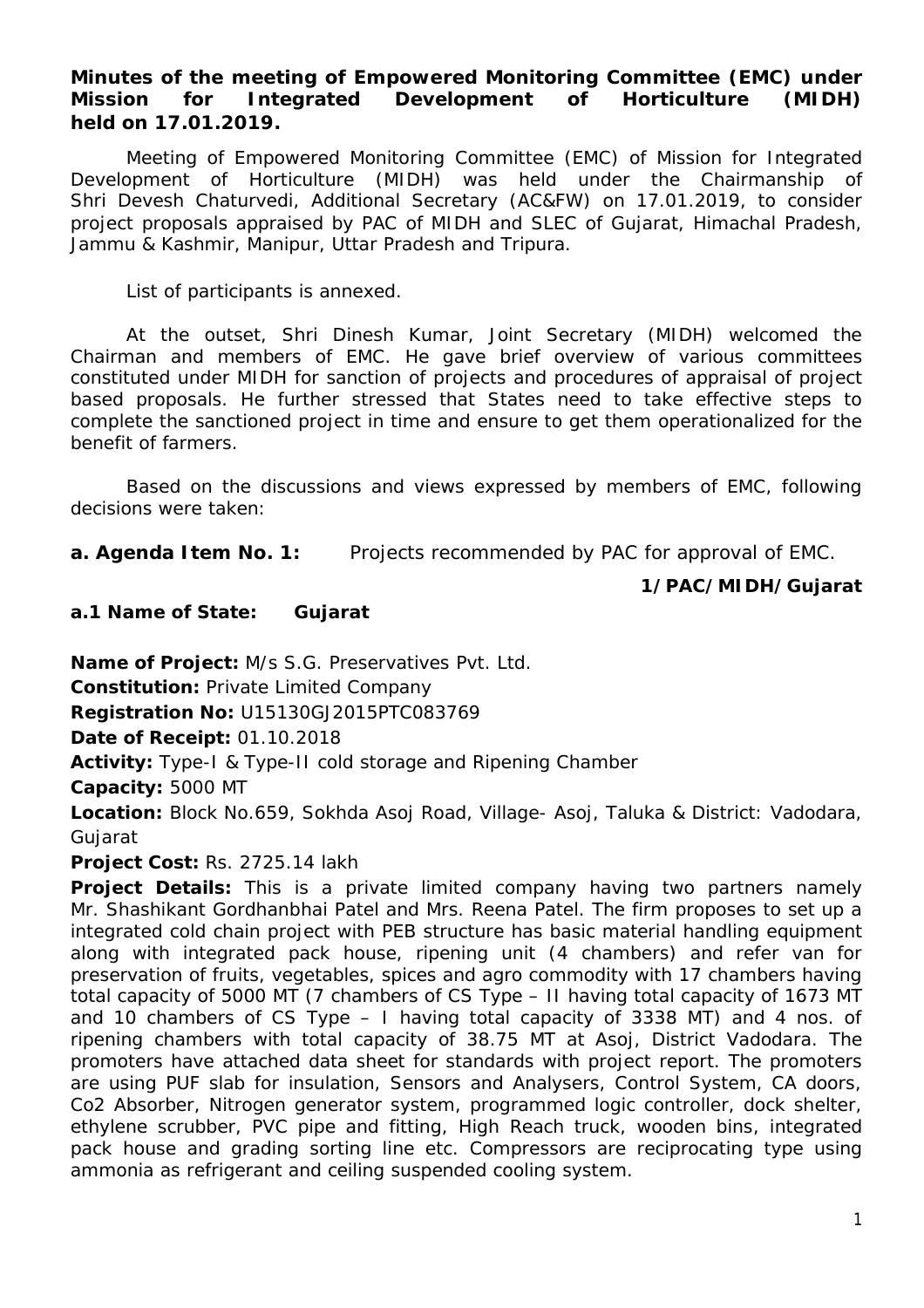## **Project Cost:**

 **(Rs. in Lakh)**

| $S_{1}$          | <b>Particulars</b>                 |         | <b>Project Cost</b> |            | <b>MIDH</b> |        |  |
|------------------|------------------------------------|---------|---------------------|------------|-------------|--------|--|
| No               |                                    |         |                     |            |             |        |  |
| $\mathbf{A}$     |                                    | Bank    | <b>SHM</b>          | <b>PAC</b> | <b>EMC</b>  | Sub.   |  |
| 1.               | Cold Storage Type - II (1673 MT)   | 503.60  | 167.30              | 167.30     | 167.30      |        |  |
|                  | @ Rs. 10000/MT including building  |         |                     |            |             |        |  |
|                  | plant & machinery                  |         |                     |            |             |        |  |
| 2.               | Cold Storage Type $-1$ (3338 MT) @ | 903.91  | 267.04              | 267.04     | 267.04      |        |  |
|                  | Rs. 8000/MT including building     |         |                     |            |             |        |  |
|                  | plant & machinery                  |         |                     |            |             |        |  |
|                  | Sub Total (A)                      | 1407.51 | 434.34              | 434.34     | 434.34      |        |  |
| В                | <b>Add on Components</b>           |         |                     |            |             |        |  |
| 1.               | CA machinery (2 Nos.)              | 200.00  | 200.00              | 200.00     | 200.00      |        |  |
| 2.               | CA Doors (7 Nos.)                  | 24.00   | 17.50               | 17.50      | 17.50       |        |  |
| $\overline{3}$ . | Dock leveller (2 Nos.)             | 15.00   | 14.00               | 14.00      | 14.00       |        |  |
| 4.               | Reach truck                        | 24.82   | 17.00               | 17.00      | 17.00       |        |  |
| 5.               | Wooden Bins (1673 MT)              | 296.18  | 33.46               | 33.46      | 33.46       |        |  |
| 6.               | Advance PLC Equipment              | 45.00   | 10.00               | 10.00      | 10.00       |        |  |
|                  | Sub Total (B)                      | 605.00  | 291.96              | 291.96     | 291.96      |        |  |
| $\mathbf{C}$     | (5)<br>Integrated Pack house       | 305.00  | 250.00              | 250.00     | 50.00       |        |  |
|                  | $N$ os.)                           |         |                     |            | (1 No.)     |        |  |
| D                | Ripening chamber (38.75 MT)        | 39.49   | 38.75               | 38.75      | 38.75       |        |  |
| $\overline{E}$   | Reefer Van (9 MT)                  | 44.00   | 26.00               | 26.00      | 26.00       |        |  |
| F                | Misc. Fixed Assets                 | 7.91    |                     |            |             |        |  |
| G                | MGVCL Deposit & line Charges       | 50.00   |                     |            |             |        |  |
| H                | Preliminary &<br>preoperative      | 117.16  |                     |            |             |        |  |
|                  | expenses                           |         |                     |            |             |        |  |
| ı                | Margin money                       | 149.07  |                     |            |             |        |  |
|                  | <b>Total Project cost</b>          | 2725.14 | 1041.05             | 1041.05    | 841.05      | 294.37 |  |

#### **Means of finance:**

Promoter's Share: The Res. 225.14 lakh Term Loan: Term Loan: Rs. 1500.00 lakh

**Bank Details:** Bank of Baroda., Koth Branch, Vadodara has appraised the project and sanctioned total term loan of Rs. 1500.00 lakh vide letter dated 03.11.2017 for setting up of type-I and type-II cold storage along with integrated pack house and Ripening Chamber.

**Recommendation of SLEC:** State Level Executive Committee (SLEC) of Gujarat in its meeting held on 12.09.2018 considered the proposal and recommended the project for sanction of Rs. 364.37 lakh as credit linked back ended subsidy.

**Recommendation of PAC of MIDH:** PAC appraised the project in detail and based on the proposal to be placed before EMC for approval of Rs. 364.37 lakh as credit linked back ended subsidy. Sate Horticulture Mission will clarify the through put of integrated Packhouse and capacity of CA generator.

**Decision of EMC:** Based on the recommendation of PAC of MIDH, EMC considered the proposal and sanctioned financial assistance of Rs. 294.37 lakh @ 35% as credit linked back ended subsidy restricting provision of subsidy for one Integrated Pack House only as per "Guidelines & minimum System Standards for Implementation in Cold-chain Components" enumerates that a maximum admissible cost norm of Rs. 50.00 lakh per integrated pack house unit is applicable for each beneficiary. SHM shall ensure that the pack house is to be established as per the Pack House Recognition Scheme of APEDA.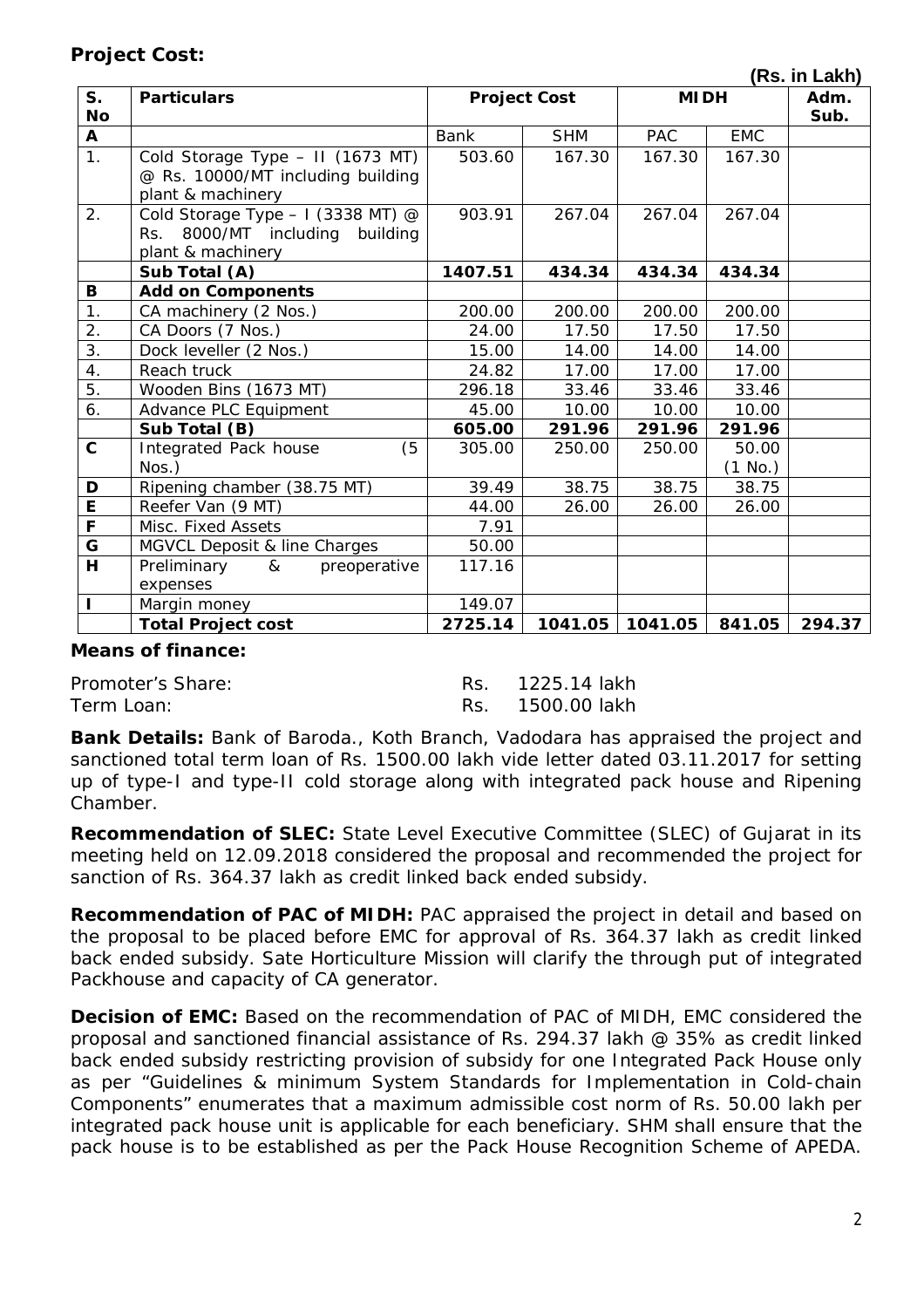The funds will be released in two installments after satisfactory JIT as per laid down procedure.

## **2/PAC/MIDH/HP**

#### **b. Name of State: Himachal Pradesh**

**b.1 Name of Project:** Centre of Excellence for subtropical fruit crops. **Date of Receipt:** 1.10.2018

**Location:** Dharampur, Mandi District, Himachal Pradesh

**Project Cost:** 3500.00 Lakh

**Project Details:** The proposal is for establishment of CoE for Subtropical Fruit Crops with financial assistance for creation of infrastructure under MIDH & State Government and technical assistance under Indo – Israel action plan.

The main objective of the project is to demonstrate advanced horticulture technology, development and demonstration of precision farming techniques for subtropical horticulture crops, providing overall insight in technical aspects of growing horticulture crops and upgrading managerial and technical skills in major aspects related to modern crop, water and fertilizer management strategies, providing planting material of commercial fruit/floriculture/ornamental crops, exchange and transfer of knowledge in modern hi-tech Horticulture Systems and interact with the industry so as to create self-sustaining and prosperous horticultural community, standardize & demonstrate sustainable horticultural crop production technology, Generate productive employment opportunities etc.

The centre will provide opportunities for strengthening the infrastructure in respect of germplasm, human resource development & a comprehensive facilitation centre to give an impetus to the farming community for enhancement in quality production/productivity of fruit crops.

The infrastructure proposed to be created are fruit demonstration plots (5 ha.), high-tech Nursery (0.1 ha.), Shade Net house (0.5 ha.), Net House, mist chambers (0.1 ha.), automated fertigation/irrigation control system, automated water station, water storage tanks, vermicompost unit. The farm equipment and machinery will includes power sprayer with 1500 liter spray mixtures tank, pruning machines, fruit picker, mulching machine, tractor & trolley, rotary tiller/power weeder, disc harrow, tillers, rotavator, ridge maker, digger, boom sprayer for hi-tech poly house, tensiometer, mowing machines etc.

Proposed fruit crops: Subtropical crops like Mango, Citrus and Guava etc.

**Recommendation of PAC of MIDH:** PAC appraised the project and observed that so far there is no CoE for Temperate and sub-tropical fruits in the State.

PAC recommended the proposal for according 'in-principle' approval. The State may be advised to approach, Embassy of Israel/Netherland for vetting of proposal by experts. State will complete the codal formalities and global tender process for finalizing the actual cost. The ceiling of grant from MIDH to be shared between Centre and State for establishment of the centre may be restricted to Rs. 1000.00 lakh as per MIDH guidelines and balance amount, if any, for completion of the project will be borne by State Government.

**Decision of EMC of MIDH:** EMC considered the project proposal and felt the need of CoE in Himachal Pradesh. The State needs to approach, Embassy of Netherland for vetting of proposal by PUM experts. The ceiling of grant from MIDH to be shared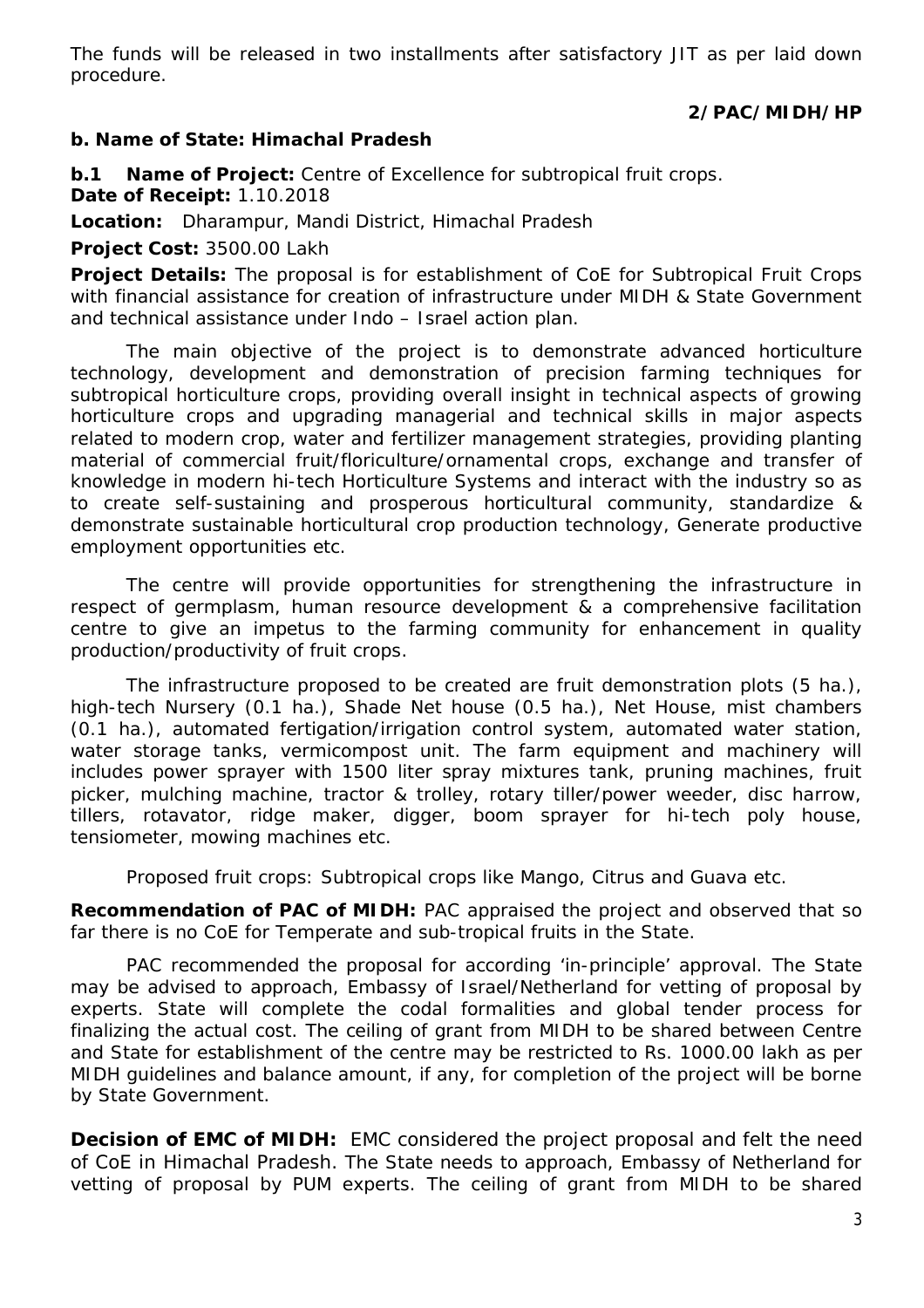between Centre and State for establishment of the centre may be restricted to Rs. 1000.00 lakh as per MIDH guidelines and balance amount, if any, has to be borne by State Government. SHM need to make provision of CoE in their AAP 2019-20. With these modifications, State SHM needs to send proposal again after due approval of SLEC.

## **3/PAC/MIDH/J&K**

## **c. Name of State: Jammu & Kashmir**

**c.1 Name of Project:** Centre of Excellence for Seabuckthorn and other temperate fruits like apricot etc.

**Date of Receipt:** 26.06.2018 Revised Project receipt on 09.10.2018

**Location:** Fruit Plant Nursery, Nimoo, Leh

**Project Cost:** Rs. 997.01 Lakh

**Project Details:** Ladakh region in Jammu & Kashmir is home to a number of endemic species and thus provides considerable scope for area-specific comparative advantages. Seabuckthorn is an ecologically and economically important native plant. The species is dioecious and wind pollinated. The female plant bears red, orange or yellow berry on two-year-old thorny twigs. Seabuckthorn berry is one of the most nutritious of all fruits and have immense medicinal properties. The plant is hardy and can withstand extreme temperatures. The shrub develops extensive root system having ability to fix atmospheric nitrogen and can be used for variety of user such medicine, nutritional supplement, firewood, fencing, tree guard, wind break, building construction, religious rites, agricultural implements, soil fertility enhancement etc.

The project was discussed by EMC in its meeting 13.07.2018 and gave its 'in-principle' approval. EMC also decided that the project should have the components of hi-tech nursery, harvesting machine, flash freezer technology, freeze drying technology, demonstration plots, the processing unit should be an integrated one with pulp and RTGS making facilities.

Now, State Horticulture Mission, Jammu & Kashmir vide letter dated 08.10.2018 has resubmitted the revised proposal incorporating changes/modifications suggested by EMC.

Horticulture Department, Leh has submitted a revised project proposal for establishment of Centre of Excellence for Seabuckthorn at Fruit Plant Nursery, Nimoo, Leh. The objectives of CoE are as under:

- Demonstration of a model Seabuckthorn orchard.
- Establishment of a model nursery of high yielding Seabuckthorn selection
- Import and evaluation of elite Seabuckthorn varieties
- Development of standard package of practices
- Improvement in the post harvest handling and establishment of cold storage facilities
- Demonstration of a pilot scale Seabuckthorn primary processing unit
- Demonstration of a pilot value added product development unit
- Knowledge transfer and extension education for capacity building

## **Project Partners:**

Project leadership: State Government of Jammu & Kashmir

Parties involved: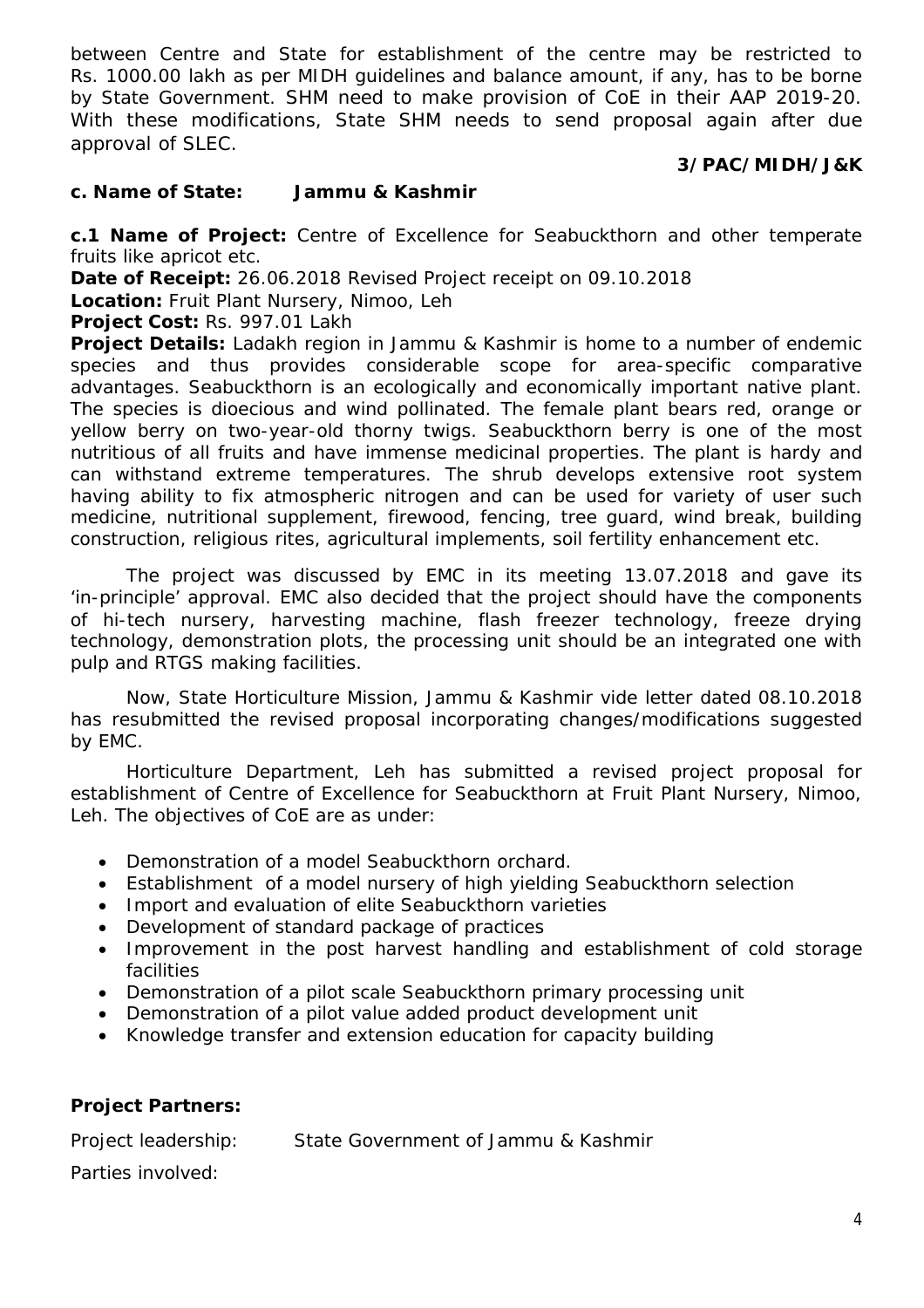- a. Department of Horticulture, Leh
- b. Defence Institute of High Altitude Research (DRDO), Leh
- c. State Agriculture University (SKUAST-K)

# **Project Cost:**

|  | (Rs. Lakh) |
|--|------------|
|--|------------|

| S <sub>1</sub><br>No. | <b>Particulars</b>                                                                                                                                                                                                       | Cost as<br>per DPR | As per<br>PAC/EMC |
|-----------------------|--------------------------------------------------------------------------------------------------------------------------------------------------------------------------------------------------------------------------|--------------------|-------------------|
| 1.                    | Part I civil component:                                                                                                                                                                                                  |                    |                   |
| i)                    | Land development and landscaping (Fencing, Foot path,<br>and<br>channelization, for<br>terracing,<br>establishment<br>Οf<br>Seabuckthorn centre of excellence in Leh Ladakh.                                             | 130.59             | 130.59            |
| $\mathsf{ii}$ )       | Estimate for the construction of building for training hall,<br>processing unit cold room, quality control, leaf/tissue/soil<br>analysis laboratory at Nimoo Leh Ladakh.                                                 | 298.25             | 298.25            |
| iii)                  | Estimate for the construction of trainee Hostel and Expert<br>residence at establishment Centre of Excellence at Nimoo Leh.                                                                                              | 43.14              | 0.00              |
| iv)                   | Estimate for the construction of retail outlet at main gate of<br>COE at Nimoo                                                                                                                                           | 38.15              | 20.00             |
| V)                    | Estimate for Approach Road, parking, Internal road and<br>culverts                                                                                                                                                       | 52.88              | 52.88             |
| vi)                   | Estimate for overhead water storage system capacity 1.5 lakh<br>liter.                                                                                                                                                   | 23.34              | 23.34             |
| vii)                  | Provision for construction of passive Green house structure<br>with wall on north side recommended by DIHAR. (Modal<br>Nursery)                                                                                          | 17.00              | 17.00             |
| 2.                    | Part II Mechanical and electrical systems                                                                                                                                                                                |                    |                   |
| i)                    | Estimate for sanitary and plumbing and plumbing for bath<br>room.                                                                                                                                                        | 38.37              | 38.37             |
| ii)                   | Provision for Internal Transmission line, and electric pole                                                                                                                                                              | 4.50               | 4.50              |
| iii)                  | Provision for 8" dia submersible dual type bore well 3 nos @<br>600000.00                                                                                                                                                | 18.00              | 18.00             |
| iv)                   | Provision for micro irrigation (including pipe lines, sprinkle,<br>drip nozzle, gate valve, motors etc.                                                                                                                  | 12.00              | 12.00             |
| V)                    | Provision for electrification detailed                                                                                                                                                                                   | 38.24              | 38.24             |
| 3.                    | Part III Human Resources Development                                                                                                                                                                                     |                    |                   |
| i)                    | Study tour to progressive States (as per MIDH guidelines)                                                                                                                                                                | 3.50               | 0.00              |
| ii)                   | Outside India @ Rs. 4.00 lakh max/participant (MIDH<br>guidelines)                                                                                                                                                       | 16.00              | 0.00              |
| 4.                    | Part IV Inputs                                                                                                                                                                                                           |                    |                   |
| i)                    | Provision for import and evaluation of plant material                                                                                                                                                                    | 22.00              | 22.00             |
| $\mathsf{ii}$ )       | Provision on planting material from DIHAR leh and collection of<br>Hard wood/soft wood cutting from the forest areas                                                                                                     | 8.00               | 4.00              |
| iii)                  | Provision for establishment and purchase of Craft Centre for<br>value addition and quality control laboratory and purchase of<br>processing line requisite machinery equipment including walk<br>in cold storage chamber | 62.00              |                   |
|                       | Quality Control Lab                                                                                                                                                                                                      |                    | 7.00              |
|                       | Processing line                                                                                                                                                                                                          |                    | 25.00             |
|                       | Staging Cold Room                                                                                                                                                                                                        |                    | 15.00             |
| iv)                   | Provision for the purchase and establishment of soil testing<br>Laboratory with requisite machinery equipment/equipments/<br>glassware for leaf/tissue/soil testing laboratory                                           | 53.00              | 20.00             |
| V)                    | Provision for manures, fertilizers, mulching material etc.                                                                                                                                                               | 2.80               | 2.80              |
| vi)                   | Provision for pesticides and PP equipment etc.                                                                                                                                                                           | 9.00               | 0.00              |
| vii)                  | Provision for harvesting tools and implementation etc                                                                                                                                                                    | 12.00              | 0.00              |
| $V$ iii)              | Provision for institutional strengthening purchase of vehicle,<br>tractors etc.                                                                                                                                          | 20.00              | 0.00              |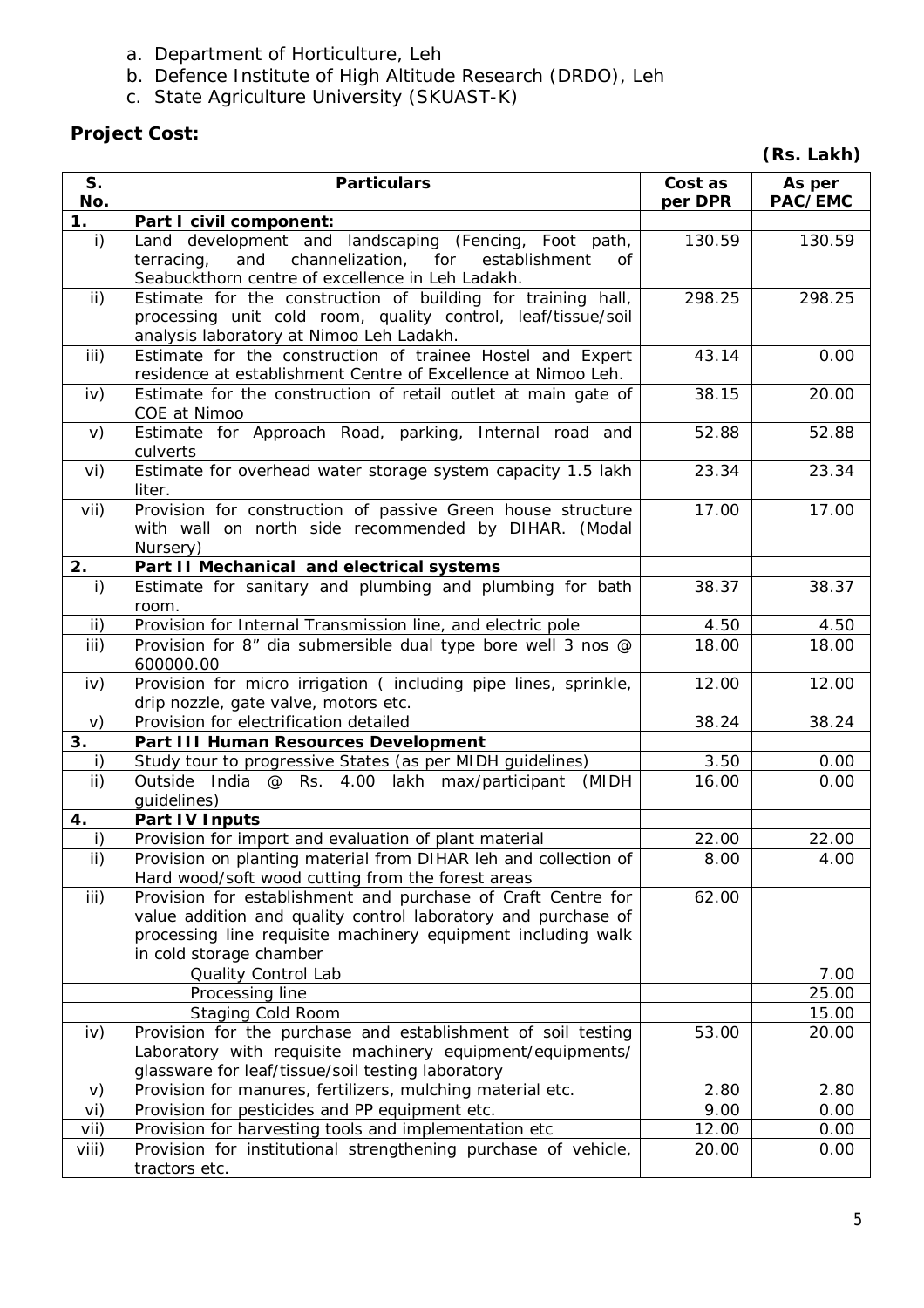| $\mathsf{ix}$  | Provision for weather station                              | 8.00   | 6.00      |
|----------------|------------------------------------------------------------|--------|-----------|
| X)             | Reefer Transport (4 MT)                                    |        | SHM may   |
|                |                                                            |        | consider  |
|                |                                                            |        | inclusion |
| xi)            | Collection Centres (5 Nos.)                                |        | -do-      |
| xii)           | Harvesting machine (Local/Import)                          |        | $-do-$    |
| xiii)          | Aseptic packaging                                          |        | $-do-$    |
| 5.(i)          | Provision for furniture and furnishing etc                 | 9.50   | 9.50      |
| 5.(ii)         | Provision for office contingency and monitoring expenses @ | 31.89  | 0.00      |
|                | 40%                                                        |        |           |
| 6.             | Technology support from DIHAR                              | 12.86  | 12.86     |
| 7 <sub>1</sub> | Handholding support for three years                        | 12.00  | 12.00     |
|                | <b>Grand Total</b>                                         | 997.01 | 789.33    |

**Recommendation of PAC of MIDH:** PAC recommended the proposal to EMC for approval of Rs. 783.97 lakh for CoE for Seabuckthorn at Leh with Technical expertise from DRDO, DIHAR. State may consider inclusion of reefer transport vehicles, harvesting machines, collection Centres, Tetra pack and aseptic packaging units for CoE for which it may seek approval of SLEC/EMC.

**Decision of EMC of MIDH:** EMC considered the proposal and approved financial assistance of Rs. 789.33 lakh for establishment of Centre for Excellence for Seabuckthorn at Leh with Technical expertise from DRDO, DIHAR. State with the approval of SLEC, will consider inclusion of reefer transport vehicles, harvesting machines, collection centres, tetra pack and aseptic packaging units for CoE with additional cost out of MIDH. The ceiling of grant from MIDH to be shared between Centre and State for establishment of the centre needs to be restricted to Rs. 1000.00 lakh as per MIDH guidelines and balance amount, if any, for completion of the project will be borne by State Government. SHM to make provision in their AAP and implementation should be completed in one year. The centre will work out yearly training schedule commensurate with the available infrastructure. The centre needs to get itself accredited by ASCI to provide skill training. State will make annual budgetary provision out of Plan schemes for running of the project. State need to fund HRD component from regular MIDH budget as per approved norms.

## **4/PAC/MIDH/J&K**

**c.2 Name of Project:** M/s Peaks Agro Warehousing Pvt. Ltd

**Date of Receipt:** 06.08.2018

**Activity:** Integrated Controlled Atmosphere Cold Storage and Pack House Project for Apples and Other Horticulture produce of Jammu & Kashmir

**Location:** IGC, Lassipora, Pulwama

**Project Cost:** Rs. 4,288.99 Lakh

**Capacity:** 5000 MT

**Registration No:** U01403JK2009PTC003082, datd-19.11.2009

**Project Details:** The project proposals under erstwhile HMNEH scheme of MM-III were received and processed by NHB on behalf of this Department. The scheme has been subsumed under MIDH w.e.f. from 01.04.2014 and subsequently, the projects are being considered by EMC of MIDH on the basis of recommendations made by SLSC of concerned State and PAC of MIDH.

EMC in its meeting held on 27.08.2014 considered pending proposals of MM-III and decided that the proposals received with Bank term loan sanction and SLSC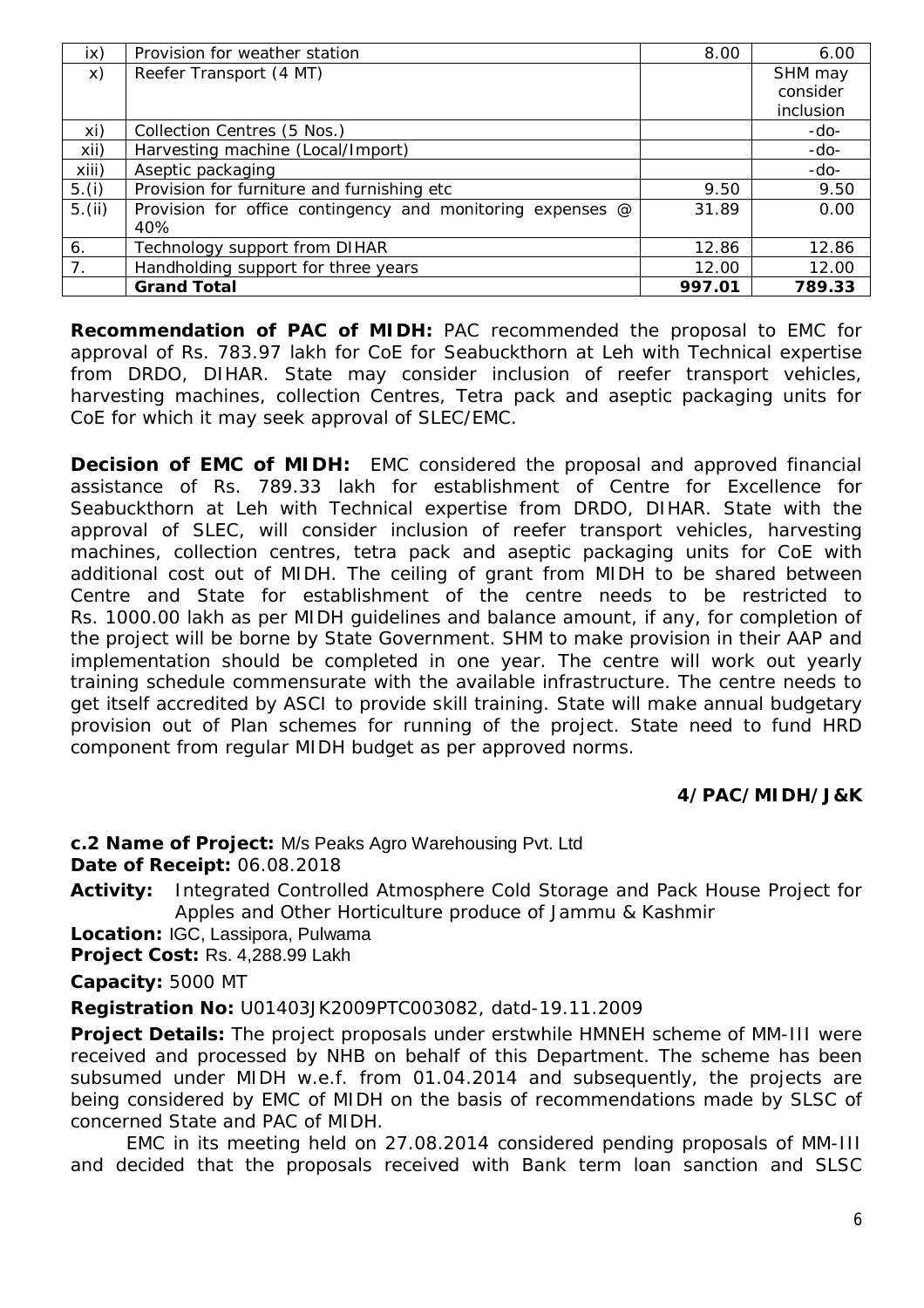recommendations prior to 10.02.2014 shall be considered by NHB, as per pre-revised norms after due diligence and appraisal for sanction under MIDH. The cases with SLSC recommendations and Bank term loan sanction after 10.02.2014 will be considered as per new cost norms of MIDH.

The proposal of M/s Peaks Agro Warehousing Pvt. Ltd. was received in NHB on 30.01.2014 with Bank loan sanction prior to cutoff date but without SLSC approval. However, SLSC has approved it on 28.03.2014. The proposal was considered by PAC of NHB in its meeting held on 23.11.2015 and referred it to MIDH Division for decision.

The proposal was accordingly, considered by EMC of MIDH in its meeting held on 20.01.2016 as Agenda Item No.3 under the category projects which were recommended by PAC to be referred back to states/NHB for seeking clarifications or consideration as per delegation of powers. EMC considered the recommendations of PAC of MIDH and approved as "It is clear from the minutes of PAC of NHB that case cannot be considered under the old norms of erstwhile HMNEH, wherein higher rate of assistance for integrated CA Store was available @ 50% of admissible cost of Rs.70,000/MT". The observations of EMC were conveyed to NHB for taking further necessary action in the matter.

EMC, in its meeting held on 13.07.2018, after deliberations recommended that NHB will return the project to the State for seeking fresh recommendations as per revised guidelines. Since the project is less than 5000 MT capacity, it will be considered by EMC of MIDH.

In light of decision taken in the EMC meeting held on 13.07.2018, the National Horticulture Board returned the DPR and other relevant document of M/s Peaks Agro warehousing Private Limited to SHM. Now the State Horticulture Mission (SHM) vide letter dated 03.08.2018 has resubmitted the above project proposal for consideration and sanction of subsidy by EMC of MIDH.

This is a Private limited firm having two partners namely Shri Baldev Singh and Shri Jarnail Singh. The firm proposes to set up a integrated controlled atmosphere cold store and packhouse for apples and other horticultural produce, with 30 chambers having total capacity of 5000 MT (20 chambers having capacity 150 MT each and 10 chambers having capacity 200 MT each) and latest apple modern fruit packing line facility basic material handling equipment along with add on technology for controlled atmosphere store at Lassipora, Pulwama district for apple and other horticulture crops. The promoters have attached data sheet for standards with project report. The promoters are using PUF slab for insulation, Sensors and Analysers, Control System, CA doors, Co2 Absorber, Nitrogen generator system, ethylene scrubber, PVC pipe and fitting, High Reach truck, wooden bins, integrated pack house and grading sorting line etc. Compressors are reciprocating type using ammonia as refrigerant and ceiling suspended cooling system.

#### **Project Cost:**

**(Rs. in Lakh)**

| S.No | Particulars       | Project    |         |            |            |            | Admissi |
|------|-------------------|------------|---------|------------|------------|------------|---------|
|      |                   | Cost       |         |            |            |            | ble     |
|      |                   |            |         |            |            |            | Subsidy |
|      |                   | <b>DPR</b> | Bank    | <b>SHM</b> | <b>PAC</b> | <b>EMC</b> |         |
|      | Land cost         | 30.00      |         |            |            |            |         |
| 2.   | <b>Building</b>   | 777.25     | 777.25  |            |            |            |         |
| 3.   | Plant & machinery | 1945.81    | 1945.81 |            |            |            |         |
| 4.   | MFA and bins      | 1241.82    | 1102.69 |            |            |            |         |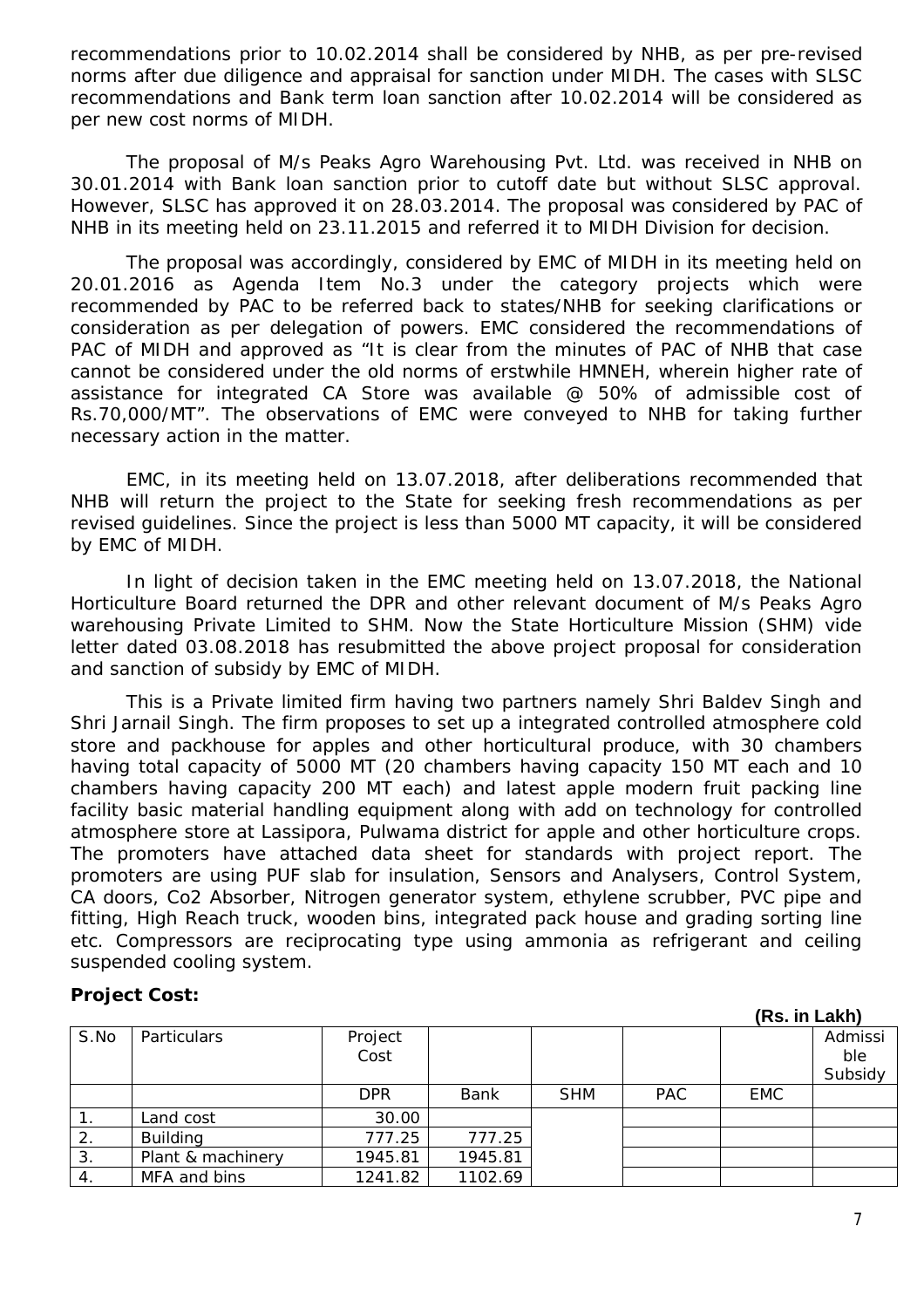|     | Sub total $(1 - 4)$                                                     | 3994.88  | 3825.75 |         | 500.00# | 500.00#    |        |
|-----|-------------------------------------------------------------------------|----------|---------|---------|---------|------------|--------|
|     | <b>Add on Component</b>                                                 |          |         |         |         |            |        |
| 5.  | refrigeration system                                                    | 194.00*  |         |         |         |            |        |
|     | including Co2 scriber,                                                  |          |         |         |         |            |        |
|     | nitrogen<br>generators                                                  |          |         |         |         |            |        |
|     | etc.                                                                    |          |         |         |         |            |        |
| 6.  | CA Doors (30 Nos.)                                                      | 514.00*  |         |         | 50.00   | 50.00      |        |
|     | including<br>CA                                                         |          |         |         |         |            |        |
|     | Generators                                                              |          |         |         |         |            |        |
| 7.  | Generators<br>CA                                                        |          |         |         | 250.00  | 250.00     |        |
|     | $(2$ Nos.)                                                              |          |         |         |         |            |        |
| 8.  | Grading line (2 Nos.)                                                   |          |         |         | 150.00  | 75.00      |        |
|     | (Optical)                                                               |          |         |         |         | $(1$ line) |        |
| 9.  | Reach Truck (2 Nos.)                                                    | $47.22*$ |         |         | 34.00   | 34.00      |        |
| 10. | <b>Bins/pallets</b>                                                     | 1151.94* |         |         | 100.00  | 100.00     |        |
| 11. | Fork Lift (3 Nos.)                                                      |          | 47.22   |         |         |            |        |
| 12. | Specialized packaging                                                   | $0.50*$  | 0.50    |         | 0.50    | 0.50       |        |
| 13. | Crates                                                                  |          | 49.25   |         |         |            |        |
| 14. | Weigh scale (4 Nos.)                                                    | $0.50*$  | 0.50    |         | 0.50    | 0.50       |        |
| 15. | Diesel Genset of 500<br><b>KVA</b>                                      | $38.50*$ | 38.50   |         | 38.50   | 38.50      |        |
| 16. | Trolley<br>Platform                                                     |          | 1.00    |         | 1.00    | 1.00       |        |
|     | $(16$ Nos.)                                                             |          |         |         |         |            |        |
| 17. | <b>Hand Pallet Truck</b><br>(8<br>Nos.)                                 |          | 2.16    |         |         |            |        |
| 18. | Preliminary<br>$\&$<br>Pre                                              | 2.00     | 2.00    |         |         |            |        |
|     | operative expenses                                                      |          |         |         |         |            |        |
| 19. | Interest<br>During<br>construction period                               | 132.50   | 132.50  |         |         |            |        |
| 20. | Contingencies                                                           | 79.30    | 79.30   |         |         |            |        |
| 21. | WC Margin                                                               | 80.31    | 80.31   |         |         |            |        |
|     |                                                                         |          |         |         |         |            |        |
|     | <b>Total</b><br>$\star$ Cost included in plant 8 machinery and MEA cost | 4288.99  | 4258.99 | 1500.00 | 1124.50 | 1049.50    | 524.75 |

Cost included in plant & machinery and MFA cost.

# Cold storage type – II (5000 MT) @ Rs. 10000/MT including building, plant & machinery.

#### **Means of finance:**

| Promoter's Share: | Rs. 858.99 Lakh  |
|-------------------|------------------|
| Term Loan:        | Rs. 3430.00 Lakh |

**Bank Details:** Jammu & Kashmir Bank Limited, Lassipora, Pulwama has appraised the project and sanctioned total term loan of Rs. 3430.00 lakh vide letter dated 11.10.2013 for setting up an Integrated Controlled Atmosphere (CA) cold storage with modern Fruit packing line.

**Recommendations of SLEC:** State Level Executive Committee (SLEC) of Jammu & Kashmir in its meeting held on 28.03.2014 considered the proposal and recommended the project for sanction of credit linked back ended subsidy of Rs. 750.00 lakh. SHM vide letter dated 03.08.2018 has submitted that sub-committee of SLEC has reappraised the project and recommended for sanction of Rs. 750.00 lakh as credit linked back ended subsidy to the project.

**Recommendation of PAC of MIDH:** PAC considered the minutes of NHB, PAC meeting, recommendation of clarification committee dated 11.04.2018, EMC meeting on 13.07.2018 and recommendation of SLEC (3.08.2018) for consideration of revised pattern of assistance. PAC recommended the proposal to EMC for approval of Rs. 562.25 Lakh as credit linked back ended subsidy as per revised guidelines. SHM may clarify the capacity of CA generators.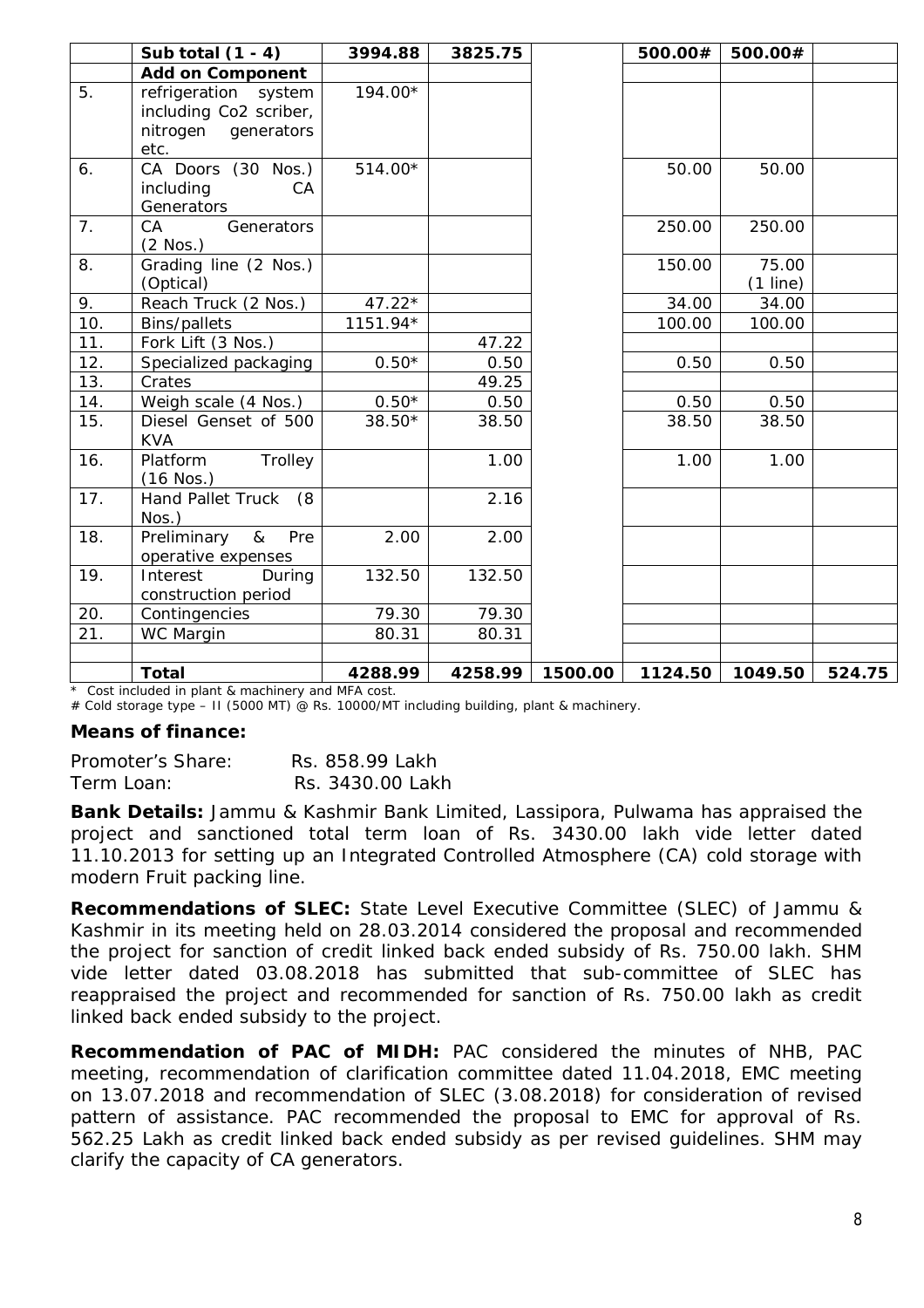Information was sought from State Horticulture Mission, which has been received vide mail dated 25.12.2018. The capacity of CA generator (2nos.) is 70 Nm<sup>3</sup>/hr which is sufficient for 5000 MT capacity.

**Decision of EMC:** Based on the recommendation of PAC of MIDH, EMC considered the proposal and sanctioned financial assistance of Rs. 524.75 lakh @ 50% as credit linked back ended subsidy for setting up of cold storage (CS-II 5000 MT) with add on technology at Lassipora, Pulwama. EMC restricted provision of subsidy for one Integrated Pack House only as per "Guidelines & minimum System Standards for Implementation in Cold-chain Components" enumerates that a maximum admissible cost norm of Rs. 50.00 lakh per integrated pack house unit is applicable for each beneficiary. The funds will be released in two installments after satisfactory JIT as per laid down procedure. This project should be implemented by the State as part of Prime Minister's special package for J&K.

## **5/PAC/MIDH/J&K**

**c.3 Name of Project:** M/s North Fresh Agro Cold Chain (P) Ltd.

**Constitution:** Private Limited Company

**Registration No:** U74999JK2017PTC010088

**Date of Receipt:** 16.11.2018

**Activity:** Type-II cold storage with integrated grading/waxing/packing of fruit/veg. and banana ripening chamber

**Capacity:** 5000 MT

**Location:** Village Takia Tapper, Pattan, Baramulla, Kashmir, J&K

**Project Cost:** Rs. 3685.13 lakh

**Project Details:** This is a private limited company promoted by two Directors namely Mr. Aweem Irshad and Mr. Umais Irshad. The company proposes to set up an integrated cold chain project with PEB structure has basic material handling equipment along with integrated pack house, ripening unit, specialized grading packing lines (4 Nos.) and refer van for preservation of fruits and vegetables with 22 chambers having total capacity of 5000 MT (20 chambers of CS Type – II and 2 Ante chambers) at village Takia Tapper, District Baramulla. The promoters have attached basic data sheet for standards with project report. The promoters are using PUF slab for insulation, Sensors and Analysers, Control System, CA doors, Co2 Absorber, Nitrogen generator system, programmed logic controller, dock shelter, PVC pipe and fitting, High Reach truck, wooden bins, integrated pack house and grading sorting line etc. Compressors are reciprocating type using ammonia as refrigerant and ceiling suspended cooling system.

## **Project Cost:**

|      |                                                                            |              |         |            |            | 119.111 201111        |
|------|----------------------------------------------------------------------------|--------------|---------|------------|------------|-----------------------|
| S.No | Particulars                                                                | Project Cost |         |            |            | Admissible<br>Subsidy |
| A    |                                                                            | <b>DPR</b>   | Bank    | <b>PAC</b> | <b>EMC</b> |                       |
|      | site<br>Land<br>and<br>development                                         | 157.00       | 7.00    |            |            |                       |
| 2.   | Civil work and building                                                    | 773.61       | 773.61  |            |            |                       |
| 3.   | machinery<br>Plant<br>&<br>including<br>Add<br><sub>on</sub><br>Components | 2061.75      | 2061.75 |            |            |                       |
| 4.   | Misc. Fixed assets                                                         | 63.92        | 63.92   |            |            |                       |

 **(Rs. in Lakh)**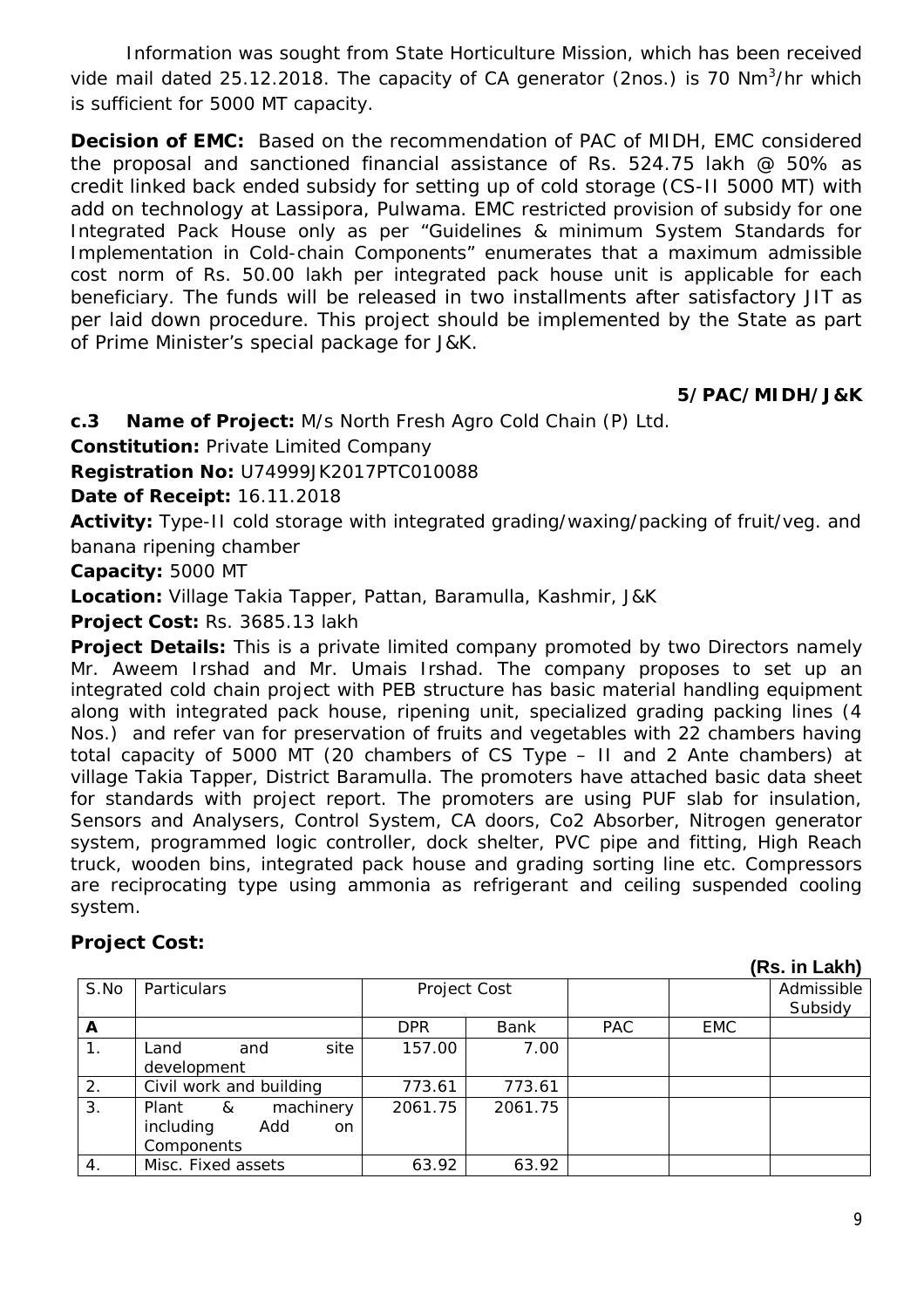| 5.               | Pre-operative Exp.                           | 48.00    | 48.00             |                                        |         |        |
|------------------|----------------------------------------------|----------|-------------------|----------------------------------------|---------|--------|
| 6.               | Interest<br>during                           | 448.85   | 448.85            |                                        |         |        |
|                  | construction                                 |          |                   |                                        |         |        |
| 7.               | Margin for working capital                   | 132.00   | 132.00            |                                        |         |        |
|                  |                                              |          |                   |                                        |         |        |
| 8.               | Cold Storage Type - II                       |          |                   | 500.00                                 | 500.00  |        |
|                  | (5000)<br>MT)<br>$^{\copyright}$<br>Rs.      |          |                   |                                        |         |        |
|                  | 10000/MT<br>including                        |          |                   |                                        |         |        |
|                  | building<br>plant<br>&                       |          |                   |                                        |         |        |
|                  | machinery                                    |          |                   |                                        |         |        |
|                  | Sub Total (A)                                | 3685.13  | 3535.13           |                                        |         |        |
| B                | Add on Components out<br>of P&M              |          |                   |                                        |         |        |
| 1.               | Kirloskar compressor (2                      | 280.00*  |                   |                                        |         |        |
|                  | Nos.)                                        |          |                   |                                        |         |        |
| 2.               | CA machinery (2 Nos.)                        | 276.00*  |                   | 250.00                                 | 250.00  |        |
| $\overline{3}$ . | PVC pipe, control cables,<br>installation    | $12.50*$ |                   |                                        | 12.50   |        |
| 4.               | CA Doors (22 Nos.)                           | 55.00*   |                   | 50.00                                  | 50.00   |        |
| 5.               | Fork Lift (2 Nos.)                           | 37.00*   |                   | 34.00                                  | 34.00   |        |
| 6.               | Hand pallet truck (4 Nos.)                   | $3.17*$  |                   |                                        | 3.17    |        |
| 7.               | Plastic Crates (30000*Rs.<br>200)            | $60.00*$ |                   |                                        |         |        |
| 8.               | Wooden bins (12000* Rs.<br>1750)             | 210.00*  |                   | 100.00                                 | 100.00  |        |
| 9.               | Water treatment plant                        | $1.25*$  |                   | 1.25                                   | 1.25    |        |
| 10.              | <b>PLC</b><br>automatic<br>base<br>control   | $60.00*$ |                   | 10.00                                  | 10.00   |        |
| 11.              | Dock levellers (5 Nos.)                      | $35.00*$ |                   | 35.00                                  | 35.00   |        |
| 12.              | Alternate energy/solar PV<br>system (2 Nos.) | 70.00*   |                   | 35.00                                  | 35.00   |        |
| 13.              | Optical grading, packing                     | 300.00*  |                   | 300.00                                 | 150.00  |        |
|                  | line (4 Nos.)                                |          |                   |                                        | (2)     |        |
| 14.              | Reefer Van (2 Nos.)                          | 52.98*   |                   | 52.00                                  | 52.00   |        |
| 15.              | Pre-cooling chambers (2<br>$N$ os.)          | $50.00*$ |                   | 50.00                                  | 50.00   |        |
| 16.              | Staging room                                 | $15.00*$ |                   | 15.00                                  | 15.00   |        |
| 17.              | Integrated pack house (4                     | 200.00*  |                   | 200.00                                 | 50.00   |        |
|                  | Nos.)                                        |          |                   |                                        | (1 No.) |        |
| 18.              | Ripening chamber 300 MT                      | 300.25*  |                   |                                        |         |        |
| 19.              | Farm level equipments                        | $13.60*$ |                   |                                        |         |        |
| 20.              | Packing<br>forwarding,<br>&                  | $30.00*$ |                   |                                        |         |        |
|                  | commissioning etc.                           |          |                   |                                        |         |        |
|                  | <b>Total Project cost</b>                    | 3685.13  | 1500.00<br>by SHM | 1632.25<br>restricted<br>to<br>1500.00 | 1347.92 | 673.96 |

**\* cost includes in Plant & machinery cost i. e. 2061.75 lakh.**

#### **Means of finance:**

Promoter's Share: Rs. 857.03 lakh Term Loan: Term Loan: Rs. 2828.10 lakh

**Bank Details:** J&K Bank, Chanapara Branch, has appraised the project and sanctioned total term loan of Rs. 2828.10 lakh vide letter dated 21.05.2018 for setting up of type-II cold storage along with integrated pack house, grading packing lines and Ripening Chamber.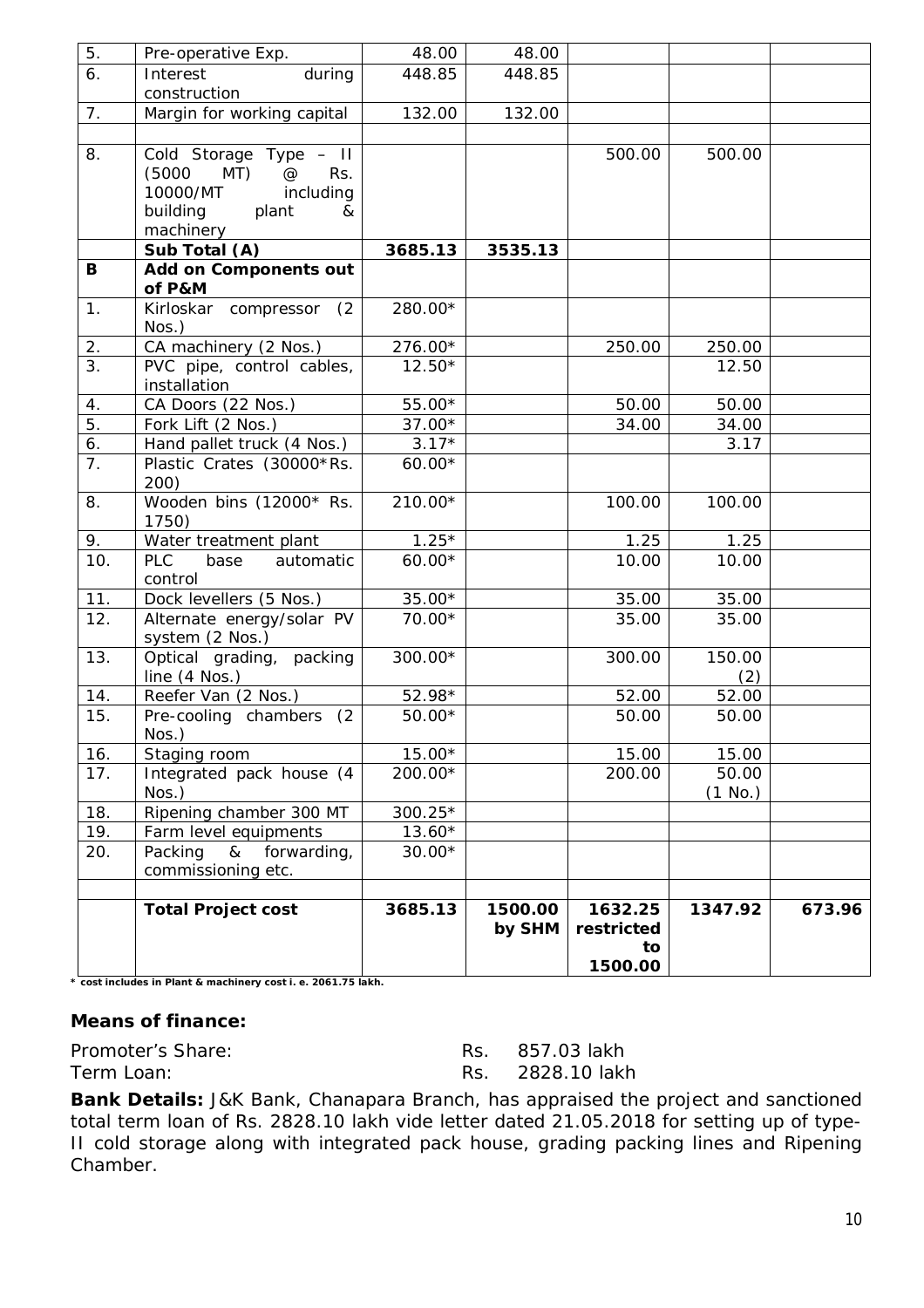**Recommendation of SLEC:** State Level Executive Committee (SLEC) of Jammu & Kashmir in its meeting held on 25.09.2018 considered the proposal and recommended the project for sanction of Rs. 750.00 lakh as credit linked back ended subsidy.

Information was sought from State for Basic Data Sheet, Bank Sanction Letter, CA and CE certificate w. r. t. Civil and P&M cost, land document, details (like basic data sheet, capacity, paper regarding reefer vans with refrigeration unit) of other activities like pre-cooling, staging cold room, reefer vans, ripening chambers, supporting quotations, backward and forward linkages, approved drawing/map/plan of buildings for all components, Memorandum of Article of Association, affidavit that no subsidy claim earlier, status of previous project etc.

The details have been received in case of M/s North Fresh Agro Cold Chain Pvt. Ltd. and examined, State has reported that two project namely North Fresh Agro Cold Chain and Nundresh Agro Products are near completion and recommended to consider these two projects for sanction of subsidy.

**Recommendation of PAC of MIDH:** PAC considered the recommendation of SLEC and recommended the proposal to EMC for sanction of Rs.750.00 Lakh as credit linked back ended subsidy. SHM may clarify capacity of CA generator, pre-cooling chambers and reefer van.

PAC also observed that the project has component of ripening chambers for banana ripening. SLEC has not considered the ripening chambers as banana is not produce in J&K. PAC clarified that banana ripening chambers as essentially established at consumption centres and not at production centres.

Information was sought from State Horticulture Mission, which has been received vide mail dated 26.12.2018. The capacity of CA generator (2nos.) is 70 Nm<sup>3</sup>/hr for which is sufficient for 5000 MT capacity. The capacity of reefer van is 9MT and pre-cooling unit is 6MT.

**Decision of EMC:** Based on the recommendation of PAC of MIDH, EMC considered the proposal and sanctioned financial assistance of Rs. 673.96 lakh  $\varnothing$  35% as credit linked back ended subsidy restricting provision of subsidy for one Integrated Pack House only at Baramulla, Kashmir. EMC restricted provision of subsidy for one Integrated Pack House only as per "Guidelines & minimum System Standards for Implementation in Cold-chain Components" enumerates that a maximum admissible cost norm of Rs. 50.00 lakh per integrated pack house unit is applicable for each beneficiary. The funds will be released in two installments after satisfactory JIT as per laid down procedure. JIT will verify the infrastructure created and recommended subsidy release as per the actual available infrastructure at project site and in field. This project should be implemented by the State as part of Prime Minister's Special package for J&K.

## **6/PAC/MIDH/J&K**

**c.4 Name of Project:** Centre of Excellence for Horticulture fruits **Date of Receipt:** 19.9.2018

**Location:** ACHR, SKUAST-J, Udheywalla, Jammu (J&K) - 180018

**Project Cost:** 784.04 lakh

**Project Details:** The project was discussed by EMC of MIDH in its meeting held on 20.01.2016 and was approved 'in-principle', subject to that, State will complete the codal formalities and global tender process for finalizing the actual cost, as per extant norms. The ceiling of grant from MIDH to be shared between Centre and State for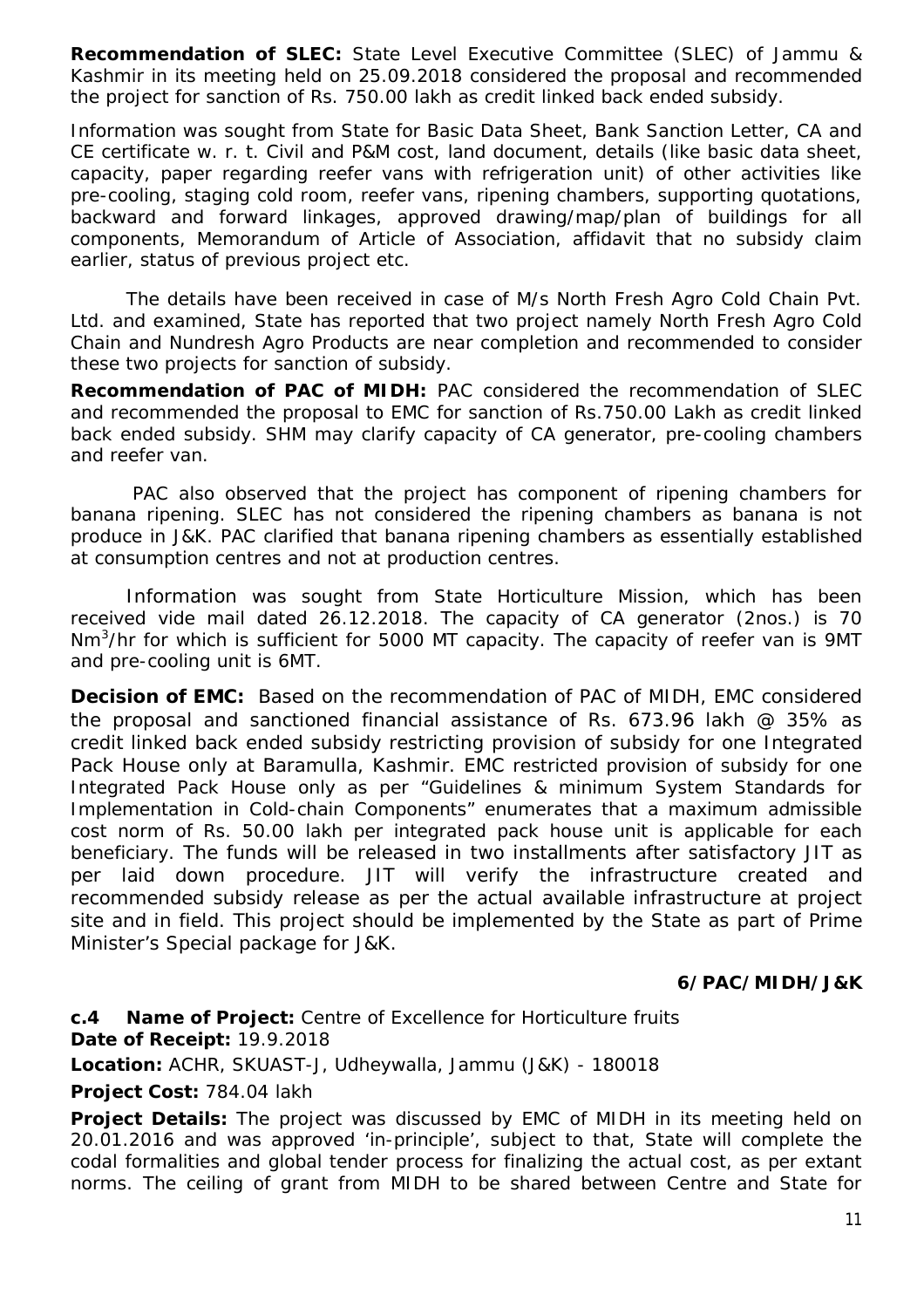establishment of the centre may be restricted to Rs. 1000.00 lakh as per MIDH guidelines and balance amount, if any, for completion of the project will be borne by State Government.

The project was again discussed by EMC of MIDH in its meeting held on 04.06.2018 and approved the proposal 'in-principle' with the recommendations that based on the global tender process, State will submit a detailed plan for development of Centre along-with the estimates, drawings and time schedule by PWD Department for the components of infrastructure.

SHM vide letter number DHK/Pur/2018/6214-15 dated 04.08.2018 have informed that based on the recommendations of EMC of MIDH the civil work should be executed by the construction wing of SKUAST – Jammu. The total expenditure on fencing, construction of gate, store shed etc and modifications in the building etc. as on date is Rs. 69.55 lakh. The total amount required in lieu of the rates offered in BOQ is Rs. 633.80 lakh. There are certain spillover activities of civil work besides modification of building of Training hall which shall require total expenditure of Rs. 28.45 lakh.

The proposal is for establishment of CoE for fruits with financial assistance for creation of infrastructure under MIDH & State Government and technical assistance under Indo – Dutch action plan.

The main objective of the project is to demonstrate Hi-Tech cultivation for fruits, introducing high yielding varieties suitable for the state. The centre will provide opportunities for strengthening the infrastructure in respect of germplasm, human resource development & a comprehensive facilitation centre to give an impetus to the farming community for enhancement in quality production/productivity of fruit crops.

The infrastructure proposed to be created are plant health clinic, diagnostic centre, quality control laboratory, high-tech nursery, Insect proof house, shade net house, fertigation system, water harvesting system, post harvest handling unit including value addition etc.

Proposed fruit crops: Subtropical crops like Citrus etc.

## **Objectives:**

- Improvement in production, productivity and quality.
- Good crop husbandry practices.
- Minimizing cost of production of fruit crops with better benefit cost ratio.
- Environmental protection
- Judicious use of land, water and nutrients
- Increment in working efficiency
- Variability in fruit and fruit product
- **Emerging of processing industry at cottage levellenge in**
- Increased availability of skilled persons
- Improvement in scientific power

#### **Project cost:**

| S.  | <b>Particulars of items</b>                     | <b>DPR</b> | Expenditure Spill over | Rates           | Proposed/ | As<br>per |
|-----|-------------------------------------------------|------------|------------------------|-----------------|-----------|-----------|
| No. |                                                 | (Rs.<br>in |                        | offered<br>in I | revised   | PAC/EMC   |
|     |                                                 | lakh)      |                        | BOQ (INR)       | cost      |           |
|     | Fencing of 7.5 hectares<br>$^{\textregistered}$ | 25.00      | 25.00                  |                 | 25.00     |           |
|     | 1.50/100 rft                                    |            |                        |                 |           |           |
|     | Gate, Guard Room, Reception                     |            | 15.00                  |                 | 15.00     | 0.00      |
|     | Cum Sales Counter                               | 15.00      |                        |                 |           |           |

(Rs. in lakh)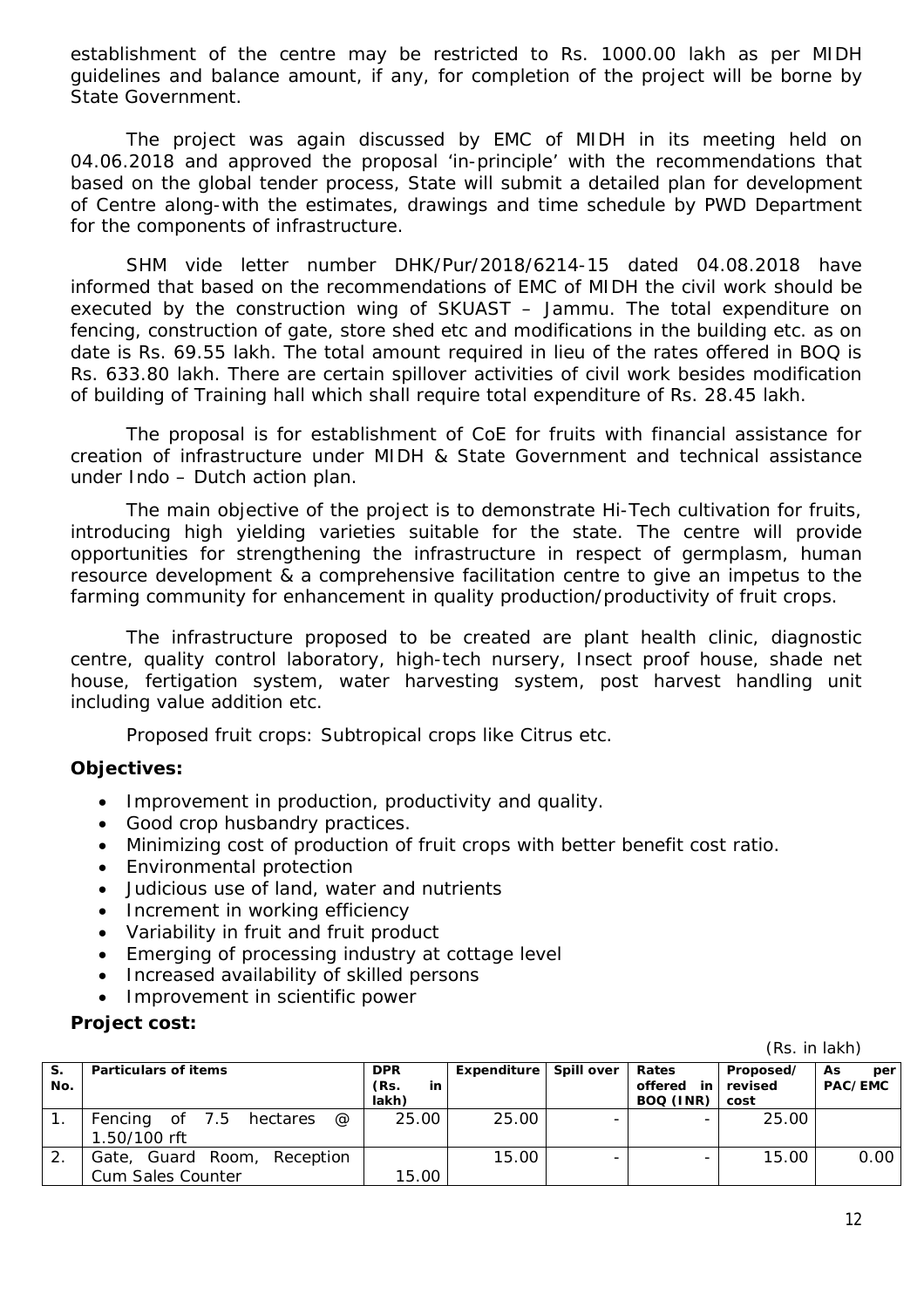| S.  | <b>Particulars of items</b>                                                                                                                                                                                         | <b>DPR</b>          | Expenditure | Spill over               | Rates                   | Proposed/       | As<br>per                     |
|-----|---------------------------------------------------------------------------------------------------------------------------------------------------------------------------------------------------------------------|---------------------|-------------|--------------------------|-------------------------|-----------------|-------------------------------|
| No. |                                                                                                                                                                                                                     | (Rs.<br>in<br>lakh) |             |                          | offered in<br>BOQ (INR) | revised<br>cost | PAC/EMC                       |
| 3.  | of<br>Construction<br>building<br>accommodation for facilitation<br>Centre of the project officer and<br>other accommodation                                                                                        | 150.00              | 19.55       | 20.00                    | 105.73                  | 145.28          | 105.73<br>For plant<br>health |
|     | i.Project Manager<br>ii. Asstt Manager                                                                                                                                                                              |                     |             |                          |                         |                 | clinic,<br>laborato           |
|     | ii.Clerical Hall<br>iv.Plant Health Clinic                                                                                                                                                                          |                     |             |                          |                         |                 | ry, and                       |
|     | v.Library                                                                                                                                                                                                           |                     |             |                          |                         |                 | training<br>hall only         |
|     | viLaboratory<br>(Soil<br>leaf<br>and<br>pathology)                                                                                                                                                                  |                     |             |                          |                         |                 |                               |
|     | vii.atraining<br>Hall<br>with<br>video<br>conference facility.                                                                                                                                                      |                     |             |                          |                         |                 |                               |
| 4.  | Furniture & Fixtures/furnishings<br>for training hall, project office<br>along with rooms for<br>staff<br>members, Fabrication of display<br>for<br>exhibiting<br>lab.<br>various<br>horticultural models of proven | 45.00               |             | 8.45                     | 37.56                   | 46.00           | 20.00                         |
|     | technologies for trainees                                                                                                                                                                                           |                     |             |                          |                         |                 |                               |
| 5.  | Store/Shed for implements/<br>machinery equipment                                                                                                                                                                   | 10.00               | 10.00       |                          |                         | 10.00           | 10.00                         |
| 6.  | Post harvest management<br>grading,<br>sorting,<br>packaging<br>room with washing facilities etc                                                                                                                    | 25.00               |             |                          | 38.08                   | 38.08           | 25.00                         |
| 7.  | IT lab (5 no computers with<br>accessories, 2 no lab top)                                                                                                                                                           | 4.00                |             |                          | 4.96                    | 4.96            | 0.00                          |
| 8.  | Uprooting of existing Plantation<br>from 10 hectare area                                                                                                                                                            | 6.00                |             | $\overline{a}$           | 14.75                   | 14.75           | 0.00                          |
| 9.  | Automatic<br>weather,<br>disease<br>forecasting System                                                                                                                                                              | 6.00                |             | $\overline{\phantom{a}}$ | 2.28                    | 2.28            | 2.28                          |
| 10. | Electronic Transformer 3 phase<br>(100 kv-Gen set)                                                                                                                                                                  | 10.00               |             |                          | 17.11                   | 17.11           | 17.11                         |
| 11. | Energy backup with online UPS<br>(20 KV)                                                                                                                                                                            | 8.00                |             |                          | 5.30                    | 5.30            | 2.30                          |
| 12. | Hi-tech Green house 5000 sq.<br>meters (4000 Sq. m)                                                                                                                                                                 | 94.90               |             |                          | 133.90                  | 133.90          | 66.00                         |
| 13. | $\overline{2}$<br>House<br>No's<br>Screen<br>$(1000$ Sq.m each)                                                                                                                                                     | 16.32               |             |                          | 47.58                   | 47.58           | 16.32                         |
| 14. | Insect proof house for Citrus<br>planting<br>virus free<br>material<br>production (2 No) (1000 Sq.m<br>each)                                                                                                        | 16.32               |             |                          | 14.44                   | 14.44           | 14.44                         |
| 15. | Shade<br>house<br>/Naturally<br>house<br>ventilated<br>poly<br>0.5<br>hectare with misting facilities                                                                                                               | 30.00               |             |                          | 55.55                   | 55.54           | 30.00                         |
| 16. | Land Development with laser<br>levelling preparation of blocks<br>etc for plantation of fruit plants<br>& development of irrigation and<br>water storage facilities                                                 | 100.00              |             | $\overline{\phantom{0}}$ | 24.78                   | 24.78           | 24.78                         |
| 17. | HRD-Knowledge transfer<br>and<br>extension education for capacity<br>building<br>through<br>visits<br>and<br>trainings                                                                                              | 512.50              |             |                          |                         | 12.50           | 0.00                          |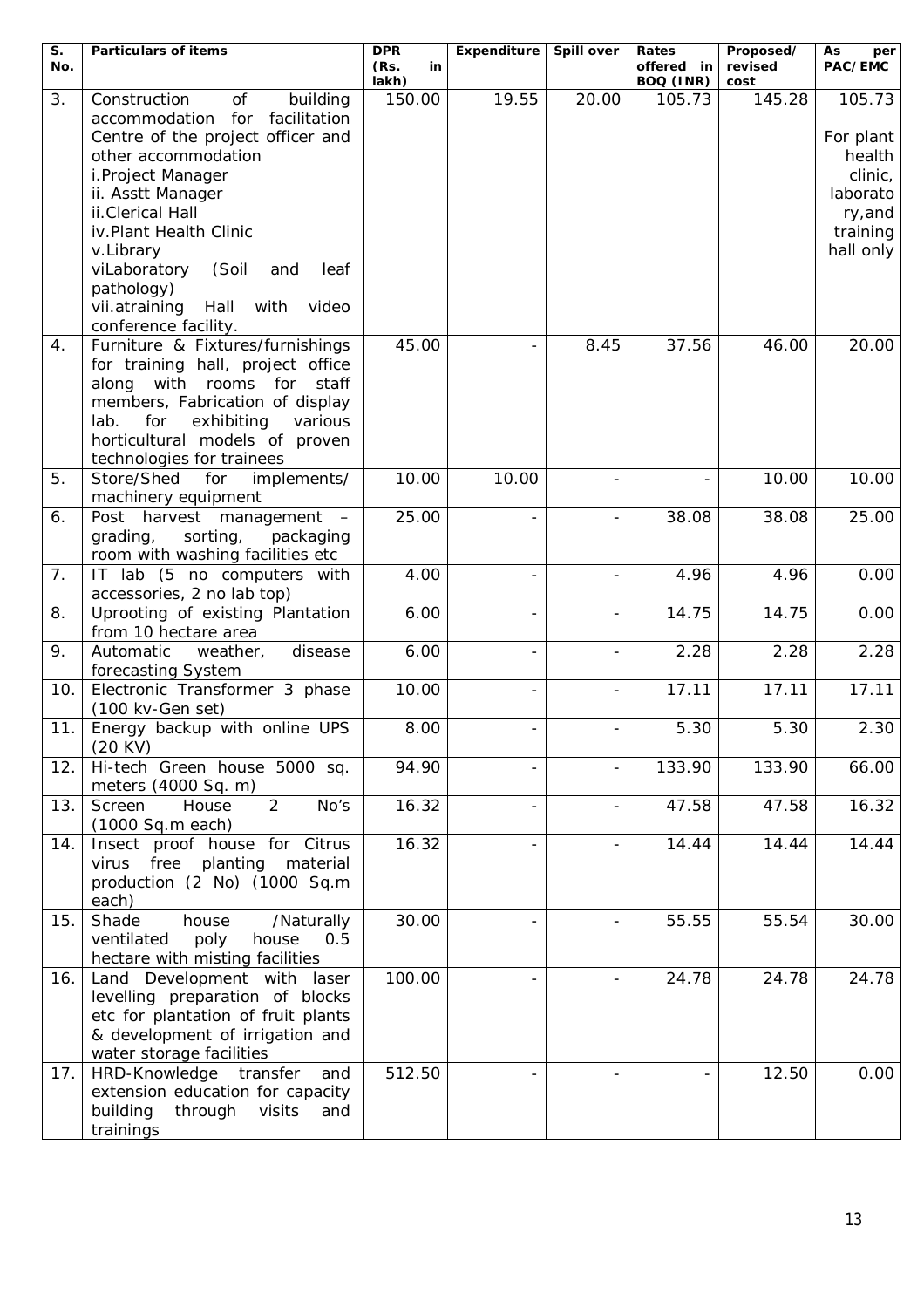| $S_{1}$<br>No. | <b>Particulars of items</b>           | <b>DPR</b><br>(Rs.<br>in | Expenditure | Spill over | Rates<br>offered in | Proposed/<br>revised | As<br>per<br>PAC/EMC |
|----------------|---------------------------------------|--------------------------|-------------|------------|---------------------|----------------------|----------------------|
|                |                                       | lakh)                    |             |            | BOQ (INR)           | cost                 |                      |
| 18.            | Vehicle/Machinery/Equipment-          | 50.00                    |             |            | 43.86               | 43.85                | 15.00                |
|                | Orchard Tractor/Weeder/Tiller,        |                          |             |            |                     |                      | Horticultur          |
|                | i. Tractor mounted with spray         |                          |             |            |                     |                      | e<br>machinary       |
|                | quns,                                 |                          |             |            |                     |                      |                      |
|                | ii. Power sprayers mist blowers &     |                          |             |            |                     |                      |                      |
|                | knapsacks,                            |                          |             |            |                     |                      |                      |
|                | iii.Plant Canopy Analyzer,            |                          |             |            |                     |                      |                      |
|                | iv.Scissors,                          |                          |             |            |                     |                      |                      |
|                | v.Freezer.                            |                          |             |            |                     |                      |                      |
|                | vi. Walk in Cold Storage Room,        |                          |             |            |                     |                      |                      |
|                | vii.Pneumatic<br>Pruning              |                          |             |            |                     |                      |                      |
|                | Installation                          |                          |             |            |                     |                      |                      |
| 19.            | Labour Components                     | 40.00                    |             | -          |                     |                      | 0.00                 |
| 20.            | Import of planting<br>material.       | 50.00                    |             | -          | 38.50               | 38.50                | 38.50                |
|                | Plantation including layout plan      |                          |             |            |                     |                      |                      |
| 21.            | Canopy Management & micro-            | 30.00                    |             |            | 22.66               | 22.66                | 22.66                |
|                | irrigation<br>with fertigation<br>for |                          |             |            |                     |                      |                      |
|                | Crops<br>covering<br>(10)<br>major    |                          |             |            |                     |                      |                      |
|                | hectares)                             |                          |             |            |                     |                      |                      |
| 22.            | 5%<br>(Vehicle<br>Contingencies       | 20.00                    |             |            |                     | 10.00                | 10.00                |
|                | hiring, POL for Gen set, Tractor      |                          |             |            |                     |                      |                      |
|                | /JCB fuel, TA/DA etc)                 |                          |             |            |                     |                      |                      |
| 23.            | <b>Consultancy Chargers</b>           | 20.00                    |             |            | 26.79               | 26.79                | 0.00                 |
|                | Total                                 | 784.04                   | 69.55       | 28.45      | 633.80              | 754.30               | 420.12               |

**Recommendation of PAC of MIDH:** PAC considered 'in-principle' approval dated 20.01.2016, 04.06.2018 and revised recommendation of SLEC and recommended the proposal for approval of Rs. 432.56 lakh. The project will be implemented under Indo-Dutch cooperation.

**Decision of EMC of MIDH:** Based on the recommendation of PAC of MIDH, EMC considered the proposal and approved financial assistance of Rs. 420.12 lakh for establishment of Centre for Excellence for Horticulture fruits at SKUAST-J, Udheywalla, Jammu with Technical expertise from Dutch side under Indo – Dutch Cooperation. Further, SHM will seek approval of SLEC for any additionality arising out of global tender with-in the stipulated guidelines of MIDH. SHM to make provision in their AAP and implementation should be completed in one year. The centre will work out yearly training schedule commensurate with the available infrastructure. State will make annual budgetary provision out of Plan schemes for running of the project and training modules will have to be accredited by ASCI. State needs to fund HRD component from regular MIDH budget as per approved norms.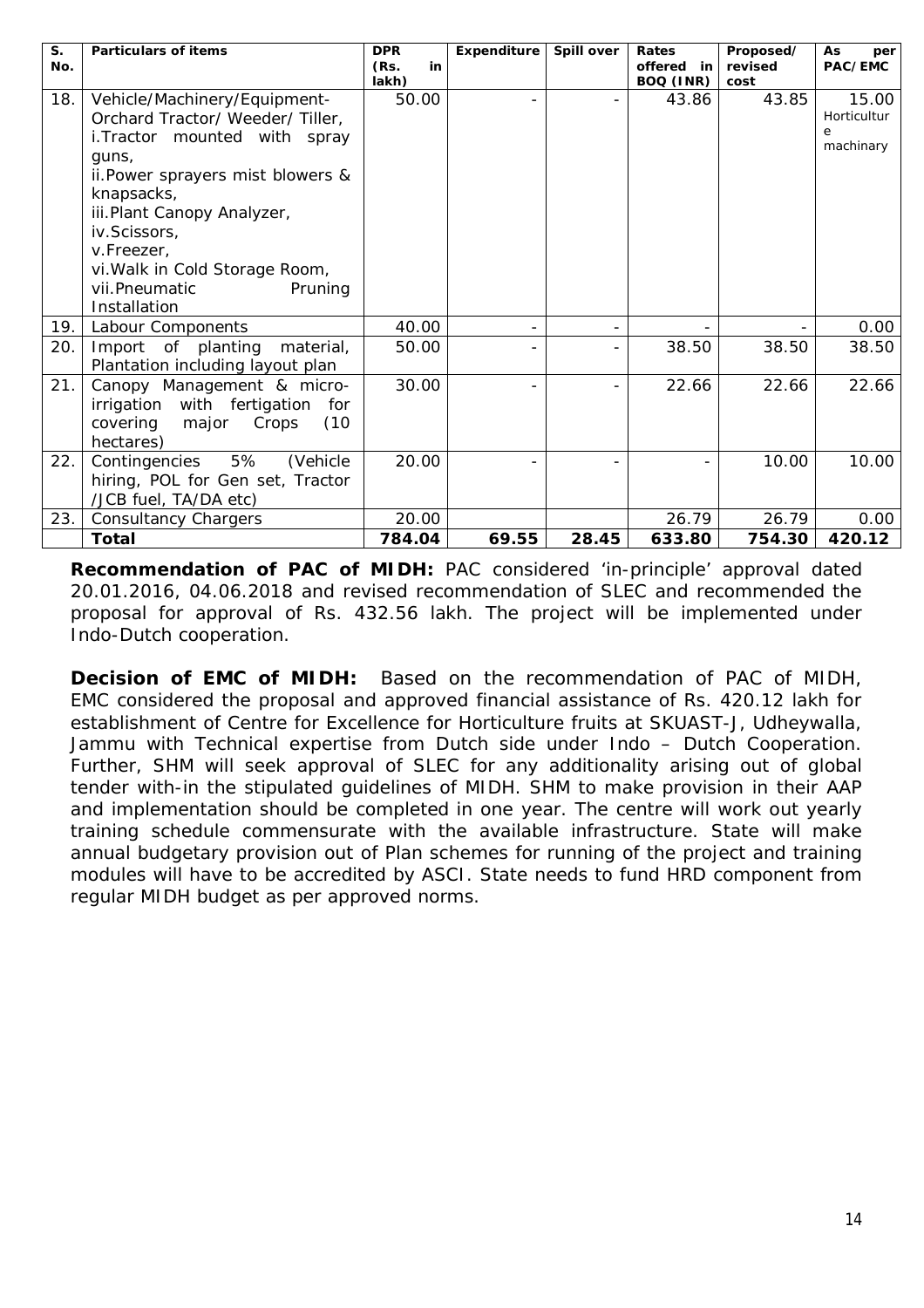## **Agenda Item No. 2: The projects recommended by PAC for deferring.**

**Decision of EMC:** EMC accepted the recommendations of PAC of MIDH for following projects and decided that pending information may be sought from the respective States and the proposals may be placed before PAC and EMC on the next date subject to the condition that desired information is received from States.

## **7/PAC/MIDH/J&K**

## **Name of State: Jammu and Kashmir**

**Name of Project:** M/S Nundresh Agro Products **Constitution:** Partnership firm **Registration No:** 07/02/05880/TEMP/MSME, dated 23.04.2012 **Date of Receipt:** 16.11.2018 **Activity:** controlled atmosphere cold chain unit, **Capacity:** 2000 MT **Location:** Industrial Estate, Food Park, Doabgah, Sopore, Kashmir. **Project Cost:** Rs. 1675.05 lakh

**Recommendation of PAC of MIDH:** Information is awaited from SHM regarding Basic Data Sheet, Bank sanction, CA and CE certificate w. r. t. Civil and P&M cost, land document, details (like basic data sheet, capacity, paper regarding reefer vans with refrigeration unit) reefer vans, supporting quotations of all P & M, approved drawing/map/plan of buildings for all components, affidavit that no subsidy claim earlier, status of previous project etc. although SHM vide letter 29.11.2018 have informed that this project is nearing completion, however, above details are still awaited to examine and place it before the committee.

## **8/PAC/MIDH/J&K**

## **Name of State: Jammu & Kashmir**

**Name of Project:** M/s Aweem Agro Cold Chain Pvt. Ltd.

**Constitution:** Private Limited Company **Registration No:** U74999JK2018PTC010372 **Date of Receipt:** 16.11.2018

**Activity:** Type-II cold storage with banana ripening chamber, **Capacity:** 5000 MT **Location:** Village Takia Tapper, Pattan, Baramulla, Kashmir, J&K **Project Cost:** Rs. 3685.13 lakh

**Recommendation of PAC of MIDH:** Basic Data Sheet, Bank Sanction Letter, CA and CE certificate w. r. t. Civil and P&M cost, land document, details (like basic data sheet, capacity, paper regarding reefer vans with refrigeration unit) of other activities like pre-cooling, staging cold room, reefer vans, ripening chambers, supporting quotations, backward and forward linkages, approved drawing/map/plan of buildings for all components, Memorandum of Article of Association, affidavit that no subsidy claim earlier, status of previous project etc. Information sought from SHM is still awaited.

## **9/PAC/MIDH/J&K**

## **Name of State: Jammu & Kashmir**

**Name of Project:** M/s Shopian Agro Fresh Cold Chain (P) Ltd.

**Constitution:** Private Limited Company, **Registration No:** U74999JK2018PTC010368 **Date of Receipt:** 16.11.2018

**Activity:** Type-II cold storage and banana ripening chamber, **Capacity:** 5000 MT **Location:** Aglar Shopian, Kashmir, J&K, **Project Cost:** Rs. 3685.13 lakh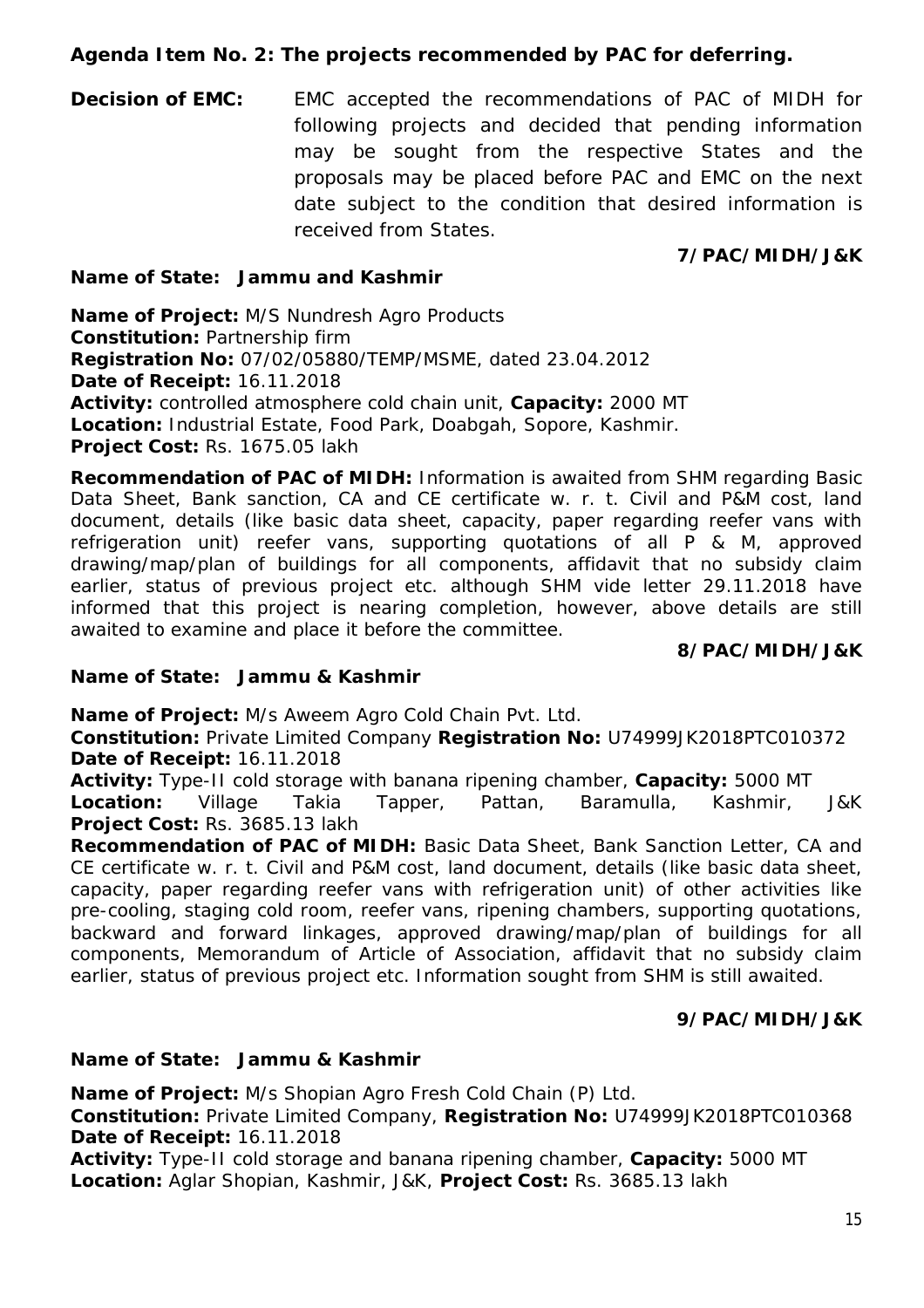**Recommendation of PAC of MIDH:** Basic Data Sheet, Bank Sanction Letter, CA and CE certificate w. r. t. Civil and P&M cost, land document, details (like basic data sheet, capacity, paper regarding reefer vans with refrigeration unit) of other activities like pre-cooling, staging cold room, reefer vans, ripening chambers, supporting quotations, backward and forward linkages, approved drawing/map/plan of buildings for all components, Memorandum of Article of Association, affidavit that no subsidy claim earlier, status of previous project etc. Information sought from SHM is still awaited.

## **10/PAC/MIDH/J&K**

## **Name of State: Jammu & Kashmir**

**Name of Project:** M/s Shahanshah Agro Farms Pvt. Ltd.

**Constitution:** Private Limited Company, **Registration No:** U74999JK2018PTC010371 **Date of Receipt:** 16.11.2018

**Activity:** Type-II cold storage and banana ripening chamber, **Capacity:** 5000 MT **Location:** Aglar Shopian, Kashmir, J&K, **Project Cost:** Rs. 3685.13 lakh

**Recommendation of PAC of MIDH:** Basic Data Sheet, Bank Sanction Letter, CA and CE certificate w. r. t. Civil and P&M cost, land document, details (like basic data sheet, capacity, paper regarding reefer vans with refrigeration unit) of other activities like pre-cooling, staging cold room, reefer vans, ripening chambers, supporting quotations, backward and forward linkages, approved drawing/map/plan of buildings for all components, Memorandum of Article of Association, affidavit that no subsidy claim earlier, status of previous project etc. Information sought from SHM is still awaited.

## **11/PAC/MIDH/J&K**

## **Name of State: Jammu & Kashmir**

**Name of Project:** M/S Shaheen Agro Fresh (P) Ltd. Unit-II **Constitution:** Private Limited Company **Date of Receipt:** 16.11.2018 **Activity:** Type-II cold storage and banana ripening chamber, **Capacity:** 5000 MT **Location:** IGC, Lassipora, Kashmir, **Project Cost:** Rs. 3685.13 lakh

**Recommendation of PAC of MIDH:** The proposed project is proposed by owner of existing unit. SHM may clarify how it is considered as new unit. Copy of Branch Term loan sanctions and appraisal has not been submitted. The existing CA being run by the promoter, is running on losses since its inception, SHM may clarify.

Further, details of Basic Data Sheet, Bank CA and CE certificate w. r. t. Civil and P&M cost, land document, details (like basic data sheet, capacity, paper regarding reefer vans with refrigeration unit) of other activities like pre-cooling, staging cold room, reefer vans, ripening chambers, supporting quotations, backward and forward linkages, approved drawing/map/plan of buildings for all components, etc. are still awaited. The documents like separate land and bank sanction establishing it as a new unit by M/s Shaheen Agro Fresh are still awaited.

## **12/PAC/MIDH/J&K**

## **Name of State: Jammu & Kashmir**

**Name of Project:** M/s Orchard fresh cold chain (P) Ltd. **Constitution:** Private Limited Company, **Registration No:** U74995JK2017PTC010142 **Date of Receipt:** 16.11.2018

**Activity:** Type-II cold storage and banana ripening chamber, **Capacity:** 5000 MT **Location:** Industrial Estate Aglar, Shopian, Kashmir, **Project Cost:** Rs. 3709.75 lakh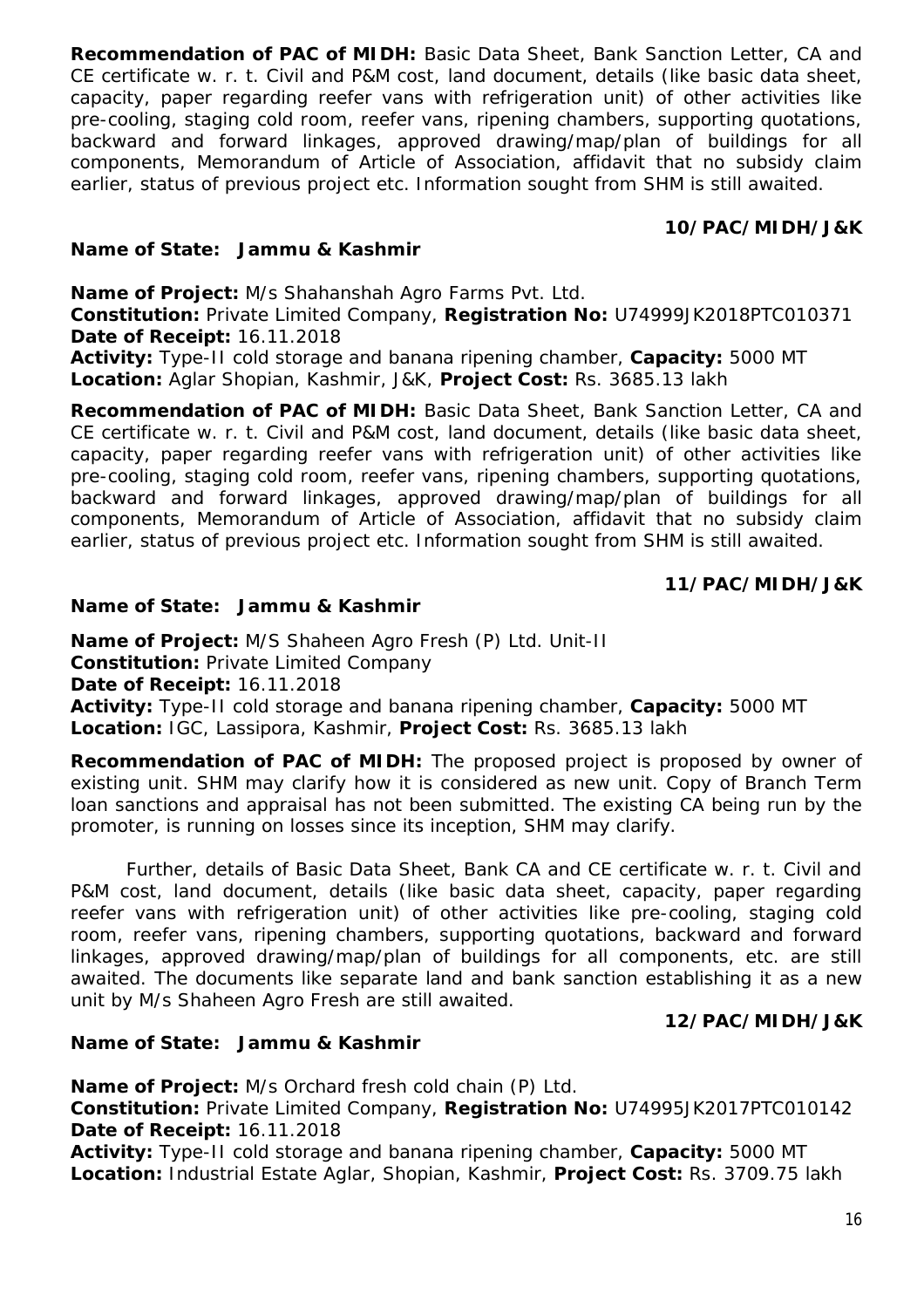**Recommendation of PAC of MIDH:** Basic Data Sheet, Bank Sanction Letter, CA and CE certificate w. r. t. Civil and P&M cost, land document, details (like basic data sheet, capacity, paper regarding reefer vans with refrigeration unit) of other activities like pre-cooling, staging cold room, reefer vans, ripening chambers, supporting quotations, backward and forward linkages, approved drawing/map/plan of buildings for all components, Memorandum of Article of Association, affidavit that no subsidy claim earlier, status of previous project etc. Information sought from SHM is still awaited.

## **13/PAC/MIDH/Tripura**

## **Name of State: Tripura**

**Name of Project:** Centre of Excellence for Vegetables (Indo-Dutch project) **Date of Receipt:** 16.08.2018

**Location:** Dhalai District, Tripura, **Project Cost:** 10 crore

**Recommendation of PAC of MIDH:** State may submit details of physical and financial progress of existing unit and also DPR of instant project in consultation with Dutch experts which is still awaited.

## **Name of State: Uttar Pradesh**

**Name of Project:** Centre of Excellence for Potato **Date of Receipt:** 23.08.2018, **Project Cost:** 1753.50 Lakh

## **Location:** C. S. Azad University of Agri. & Tech., Kanpur

**Recommendation of PAC of MIDH:** This is essentially a research project. CoE under MIDH is meant for demonstration of the existing technologies, capacity building and production of planting material. SHM may be advised to include the activities in the existing CoE's established under Indo- Israel Cooperation.

## **15/PAC/MIDH/UP**

## **Name of State: Uttar Pradesh**

**Name of Project:** Centre of Excellence for Potato

**Date of Receipt:** 23.08.2018, **Project Cost:** 1499.50 Lakh

**Location:** Narendra Deva University of Agriculture & Technology, Faizabad

**Recommendation of PAC of MIDH:** This is essentially a research project. CoE under MIDH is meant for demonstration of the existing technologies, capacity building and production of planting material. SHM may be advised to include the activities in the existing CoE's established under Indo- Israel Cooperation.

## **16/PAC/MIDH/MNP**

## **Name of State: Manipur**

**Name of Project:** Enhancement of Value chain for pineapple in Imphal East **Date of Receipt:** 19.09.2018 **Location:** Sanjenthong, Imphal **Project Cost:** 325.86 Lakh

**Recommendation of PAC of MIDH:** PAC considered the proposal**,** and observed that for value chain projects at present there are no norms under MIDH. Assistance is sanctioned for individual components as per the prescribed norms and specifications. SHM may be advised to take up this project with DoNER for their consideration under their schemes.

# **14/PAC/MIDH/UP**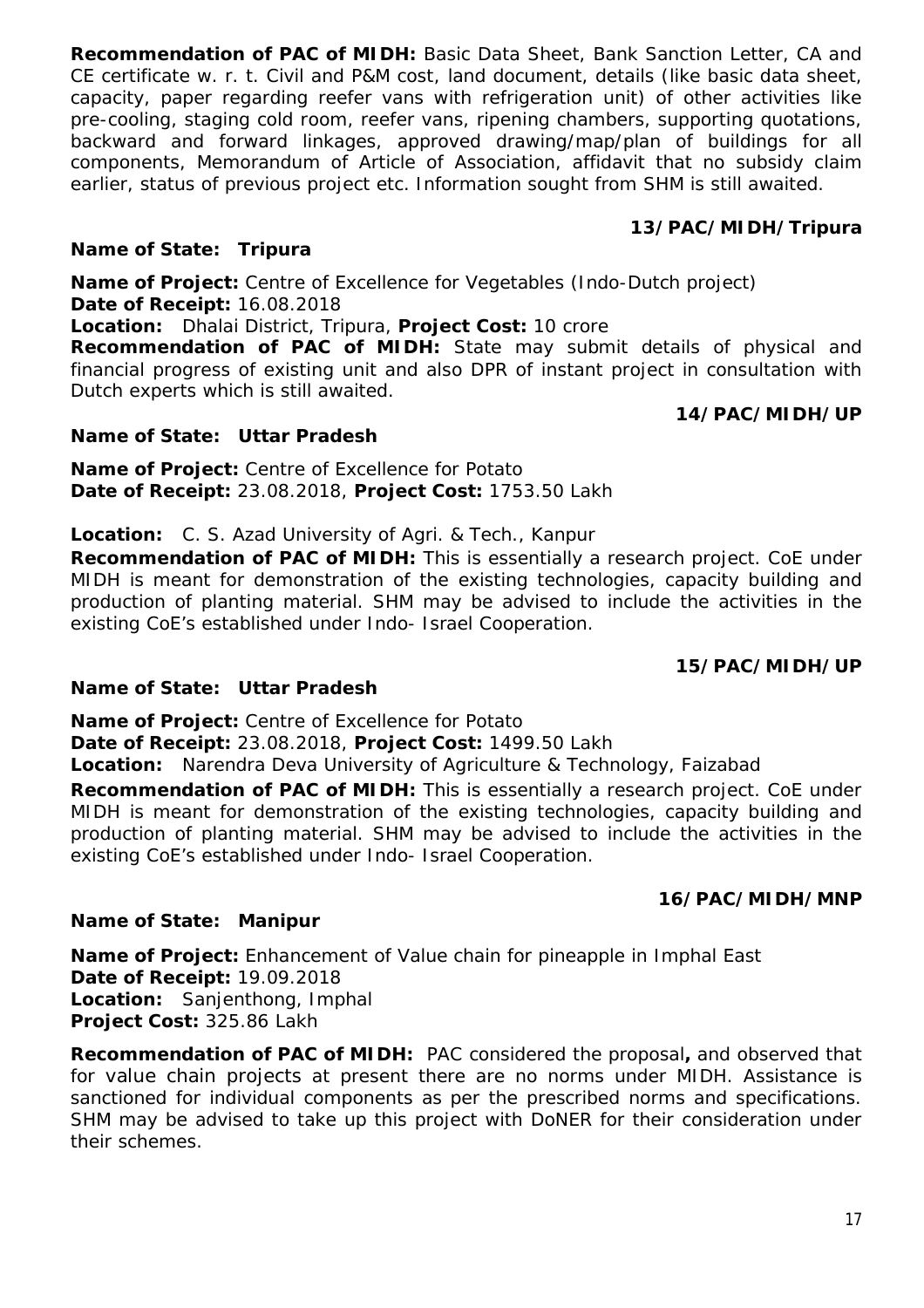## **General decisions of EMC on 17.01.2019:**

During the course of the deliberations, the following general decisions were also taken by the Empowered Committee.

- i. All SHMs will regularly update the website giving details of projects sanctioned at State level as per the delegation of powers and also send the copy of SLEC minutes to this Department.
- ii. Credit linked back ended subsidy sanctioned under MIDH will be released by SHMs in two installments. First installment will be released after receiving satisfactory Joint Inspection Report (JIT) report of completion of civil works and installation of machinery/equipment as per technical standards. The second installment will be released by SHMs after receiving satisfactory JIT report for project completion and commencement of commercial production. The Joint Inspection Team will comprise of members from lending bank, technical expert, SHM and District Administration.
- iii. State to ensure that funds will be released to approved projects as per availability in minimum two installments after satisfactory JIT report out of annual allocation and funding pattern under MIDH.
- iv. SHM will also ensure that the centre will demonstrate the technologies on the farmers field and as well as at the CoE. It will also draw calendar for minimum two trainings per month of farmers and field staff.
- v. SHM will monitor the implementation of the projects and ensure that the CoE projects should be implemented on commercial lines and CoE also need to provide planting material like seedlings etc. to the farmers as per the requirement on reasonable rates.
- vi. States to review all pending project proposals and ensure clearance of older projects, within the provisions of annual allocation, before taking up new project proposals.
- vii. SHMs will attach with every proposal the following documents without which the proposal will be treated as incomplete:
	- a. Techno-economic feasibility report.
	- b. Copy of bank sanction letter and appraisal note.
	- c. In case of cold storage and CA store projects Data sheet, Certificate from Engineer/Architect regarding adoption of technical standards and protocol as per GOI guidelines should be part of the project. The details like business model (rental, arbitrage etc.), backward, forward linkages, number of crops to be stored (month wise), capacity utilization vis-à-vis breakeven point and viability of the project.

Shri Devesh Chaturvedi, Additional Secretary, in his concluding remarks stated that MIDH should carry out a study of all the centres of excellence on performance outcome like impact of the trainings, planting material and demonstrations, actually accrued in the field benefitting the farmers. He also stated that success story about impact of establishment of CA stores under MIDH on Apple growers should be documented.

The meeting ended with a vote of thanks to the Chair.